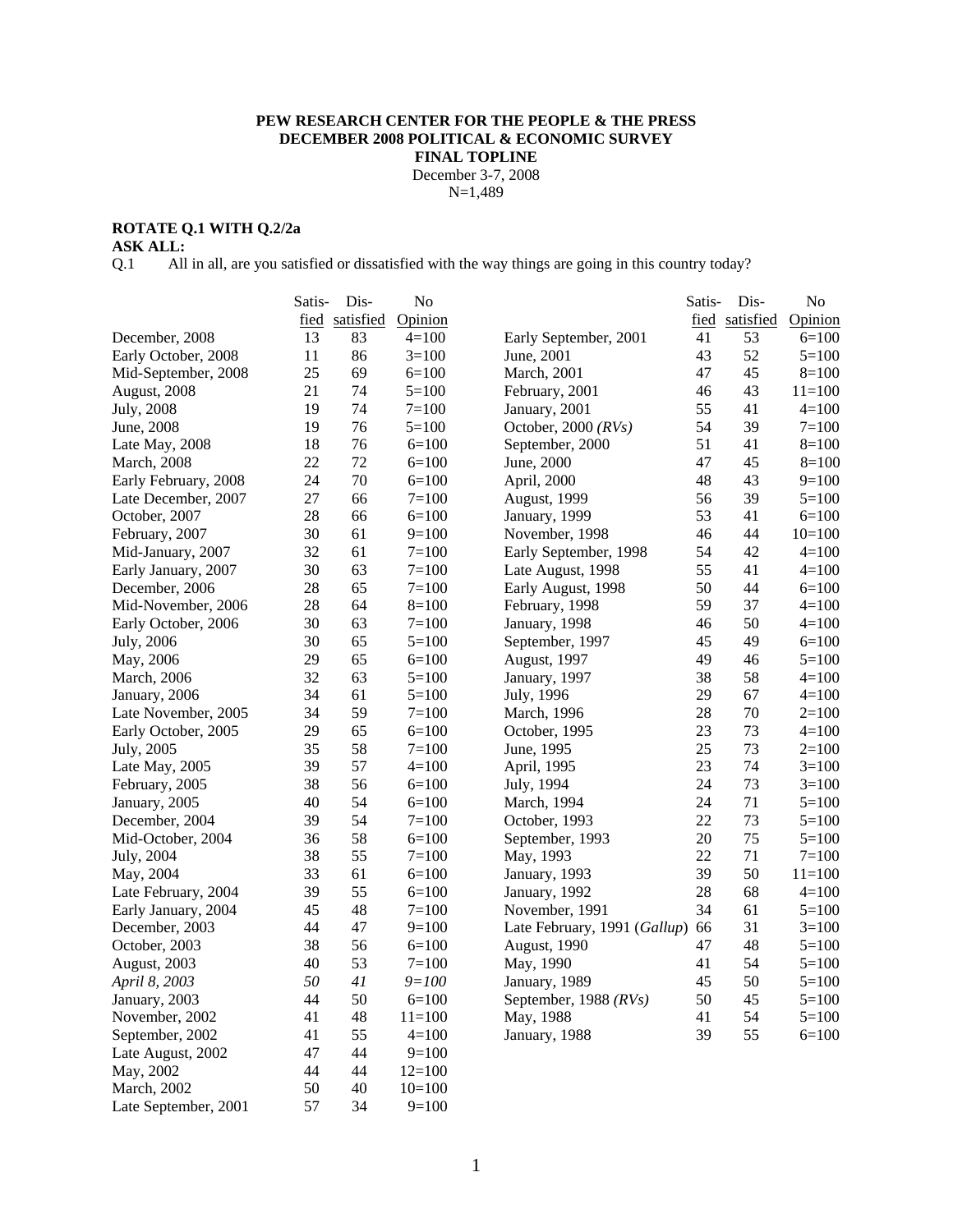# **ROTATE Q.1 WITH Q.2/2a**

**ASK ALL:**  $Q.2$  Do Do you approve or disapprove of the way George W. Bush is handling his job as President? **[IF DK ENTER AS DK. IF DEPENDS PROBE ONCE WITH:** Overall do you approve or disapprove of the way George W. Bush is handling his job as President? **IF STILL DEPENDS ENTER AS DK]** 

|                      | App- | Dis-    | Don't     |                        | App-     | Dis-    | Don't      |
|----------------------|------|---------|-----------|------------------------|----------|---------|------------|
|                      | rove | approve | know      |                        | rove     | approve | know       |
| December, 2008       | 24   | 68      | $8=100$   | December, 2004         | 48       | 44      | $8=100$    |
| Late October, 2008   | 22   | 70      | $8=100$   | Mid-October, 2004      | 44       | 48      | $8=100$    |
| Early October, 2008  | 25   | 67      | $8=100$   | August, 2004           | 46       | 45      | $9=100$    |
| August, 2008         | 28   | 66      | $6=100$   | July, 2004             | 46       | 46      | $8=100$    |
| July, 2008           | 27   | 68      | $5=100$   | June, 2004             | 48       | 43      | $9=100$    |
| April, 2008          | 27   | 65      | $8=100$   | May, 2004              | 44       | 48      | $8=100$    |
| March, 2008          | 28   | 63      | $9=100$   | Late April, 2004       | 48       | 43      | $9=100$    |
| Late February, 2008  | 33   | 59      | $8=100$   | Early April, 2004      | 43       | 47      | $10=100$   |
| Early February, 2008 | 31   | 62      | $7=100$   | Late March, 2004       | 47       | 44      | $9=100$    |
| January, 2008        | 31   | 59      | $10=100$  | Mid-March, 2004        | 46       | 47      | $7=100$    |
| Late December, 2007  | 31   | 60      | $9=100$   | February, 2004         | 48       | 44      | $8=100$    |
| November, 2007       | 30   | 59      | $11=100$  | Mid-January, 2004      | 56       | 34      | $10=100$   |
| October, 2007        | 30   | 63      | $7 = 100$ | Early January, 2004    | 58       | 35      | $7 = 100$  |
| September, 2007      | 31   | 59      | $10=100$  | December, 2003         | 57       | 34      | $9=100$    |
| August, 2007         | 31   | 59      | $10=100$  | November, 2003         | 50       | 40      | $10=100$   |
| July, 2007           | 29   | 61      | $10=100$  | October, 2003          | 50       | 42      | $8=100$    |
| June, 2007           | 29   | 61      | $10=100$  | September, 2003        | 55       | 36      | $9=100$    |
| April, 2007          | 35   | 57      | $8=100$   | Mid-August, 2003       | 56       | 32      | $12=100$   |
| March, 2007          | 33   | 58      | $9=100$   | Early August, 2003     | 53       | 37      | $10=100$   |
| February, 2007       | 33   | 56      | $11=100$  | Mid-July, 2003         | 58       | 32      | $10=100$   |
| Mid-January, 2007    | 33   | 59      | $8=100$   | Early July, 2003       | 60       | 29      | $11 = 100$ |
| Early January, 2007  | 33   | 57      | $10=100$  | June, 2003             | 62       | 27      | $11=100$   |
| December, 2006       | 32   | 57      | $11=100$  | May, 2003              | 65       | 27      | $8=100$    |
| Mid-November, 2006   | 32   | 58      | $10=100$  | April 10-16, 2003      | 72       | 22      | $6 = 100$  |
| Early October, 2006  | 37   | 53      | $10=100$  | April 9, 2003          | 74       | 20      | $6 = 100$  |
| September, 2006      | 37   | 53      | $10=100$  | April 2-7, 2003        | 69       | 25      | $6 = 100$  |
| August, 2006         | 37   | 54      | $9=100$   | March 28-April 1, 2003 | 71       | 23      | $6 = 100$  |
| July, 2006           | 36   | 57      | $7 = 100$ | March 25-27, 2003      | 70       | 24      | $6 = 100$  |
| June, 2006           | 36   | 54      | $10=100$  | March 20-24, 2003      | 67       | 26      | $7 = 100$  |
| April, 2006          | 33   | 56      | $11=100$  | March 13-16, 2003      | 55       | 34      | $11 = 100$ |
| Early April, 2006    | 35   | 55      | $10=100$  | February, 2003         | 54       | 36      | $10=100$   |
| March, 2006          | 33   | 57      | $10=100$  | January, 2003          | 58       | 32      | $10=100$   |
| February, 2006       | 40   | 52      | $8=100$   | December, 2002         | 61       | 28      | $11=100$   |
| January, 2006        | 38   | 54      | $8=100$   | Late October, 2002     | 59       | 29      | $12=100$   |
| December, 2005       | 38   | 54      | $8=100$   | Early October, 2002    | 61       | 30      | $9=100$    |
| Early November, 2005 | 36   | 55      | $9=100$   | Mid-September, 2002    | 67       | 22      | $11 = 100$ |
| Late October, 2005   | 40   | 52      | $8=100$   | Early September, 2002  | 63       | 26      | $11=100$   |
| Early October, 2005  | 38   | 56      | $6=100$   | Late August, 2002      | 60       | 27      | $13=100$   |
| September 8-11, 2005 | 40   | 52      | $8=100$   | August, 2002           | 67       | 21      | $12=100$   |
| September 6-7, 2005  | 40   | 52      | $8=100$   |                        |          | 25      | $10=100$   |
|                      | 44   | 48      |           | Late July, 2002        | 65<br>67 | 21      |            |
| July, 2005           |      |         | $8=100$   | July, 2002             |          |         | $12=100$   |
| June, 2005           | 42   | 49      | $9=100$   | June, 2002             | 70       | 20      | $10=100$   |
| Late May, 2005       | 42   | 48      | $10=100$  | April, 2002            | 69       | 18      | $13=100$   |
| Mid-May, 2005        | 43   | 50      | $7 = 100$ | Early April, 2002      | 74       | 16      | $10=100$   |
| Late March, 2005     | 49   | 46      | $5=100$   | February, 2002         | 78       | 13      | $9=100$    |
| Mid-March, 2005      | 45   | 46      | $9=100$   | January, 2002          | 80       | 11      | $9=100$    |
| February, 2005       | 46   | 47      | $7 = 100$ | Mid-November, 2001     | 84       | 9       | $7=100$    |
| January, 2005        | 50   | 43      | $7=100$   | Early October, 2001    | 84       | 8       | $8=100$    |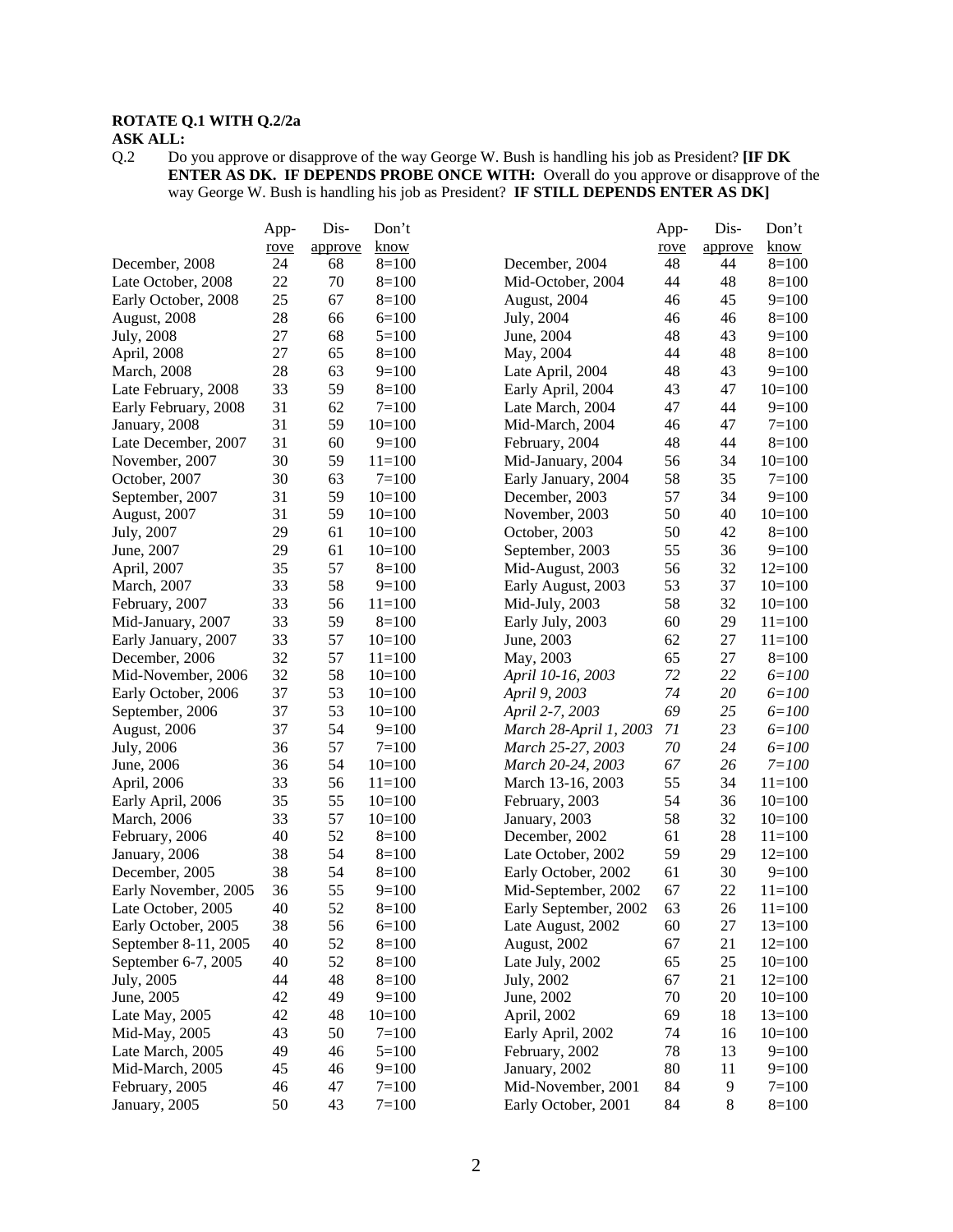# **Q.2 CONTINUED …**

|                       | App- | Dis-    | Don't      |
|-----------------------|------|---------|------------|
|                       | rove | approve | know       |
| Late September, 2001  | 86   | 7       | $7=100$    |
| Mid-September, 2001   | 80   | 9       | $11 = 100$ |
| Early September, 2001 | 51   | 34      | $15 = 100$ |
| August, 2001          | 50   | 32      | $18=100$   |
| July, 2001            | 51   | 32      | $17 = 100$ |
| June, 2001            | 50   | 33      | $17 = 100$ |
| May, 2001             | 53   | 32      | $15=100$   |
| April, 2001           | 56   | 27      | $17 = 100$ |
| <b>March</b> , 2001   | 55   | 25      | $20=100$   |
| February, 2001        | 53   | 21      | $26=100$   |

# **IF APPROVE OR DISAPPROVE (1,2 IN Q.2), ASK:**

Q.2a Do you **[**approve/disapprove**]** very strongly, or not so strongly?

|     |                           |      | Early |       |      |                   |      |      |      |            |     |
|-----|---------------------------|------|-------|-------|------|-------------------|------|------|------|------------|-----|
|     |                           | Jan  | Oct   | April |      | Dec March Dec Nov |      |      | Sept | June April |     |
|     |                           | 2007 | 2006  | 2006  | 2005 | 2005              | 2004 | 2003 | 2003 | 2002 2001  |     |
| 24  | Approve                   | 33   | 37    | 35    | 38   | 49                | 48   | 50   | 55   | 70         | 56  |
|     | Very strongly<br>12       | 20   | 23    | 23    | 26   | 32                | 34   | 34   | 35   | 46         | 34  |
|     | Not so strongly<br>11     | 12   | 13    | 11    | 11   | 16                | 12   | 14   | 18   | 21         | 20  |
|     | Don't know (VOL.)         |      |       |       |      |                   | 2    | 2    | 2    | 3          | 2   |
| 68  | Disapprove                | 57   | 53    | 55    | 54   | 46                | 44   | 40   | 36   | 20         | 27  |
|     | 53<br>Very strongly       | 45   | 43    | 45    | 42   | 36                | 35   | 30   | 27   | 8          | 18  |
|     | Not so strongly<br>14     | 11   | 9     | 10    | 11   | 10                | 8    | 9    | 9    | 12         | 9   |
|     | Don't know (VOL.)         |      |       | ∗     |      | *                 |      |      | *    | $\Omega$   | ∗   |
| 8   | Don't know/Refused (VOL.) | 10   | 10    | 10    | 8    | 5                 | 8    | 10   | 9    | 10         | 17  |
| 100 |                           | 100  | 100   | 100   | 100  | 100               | 100  | 100  | 100  | 100        | 100 |

# **NO QUESTIONS 3-7**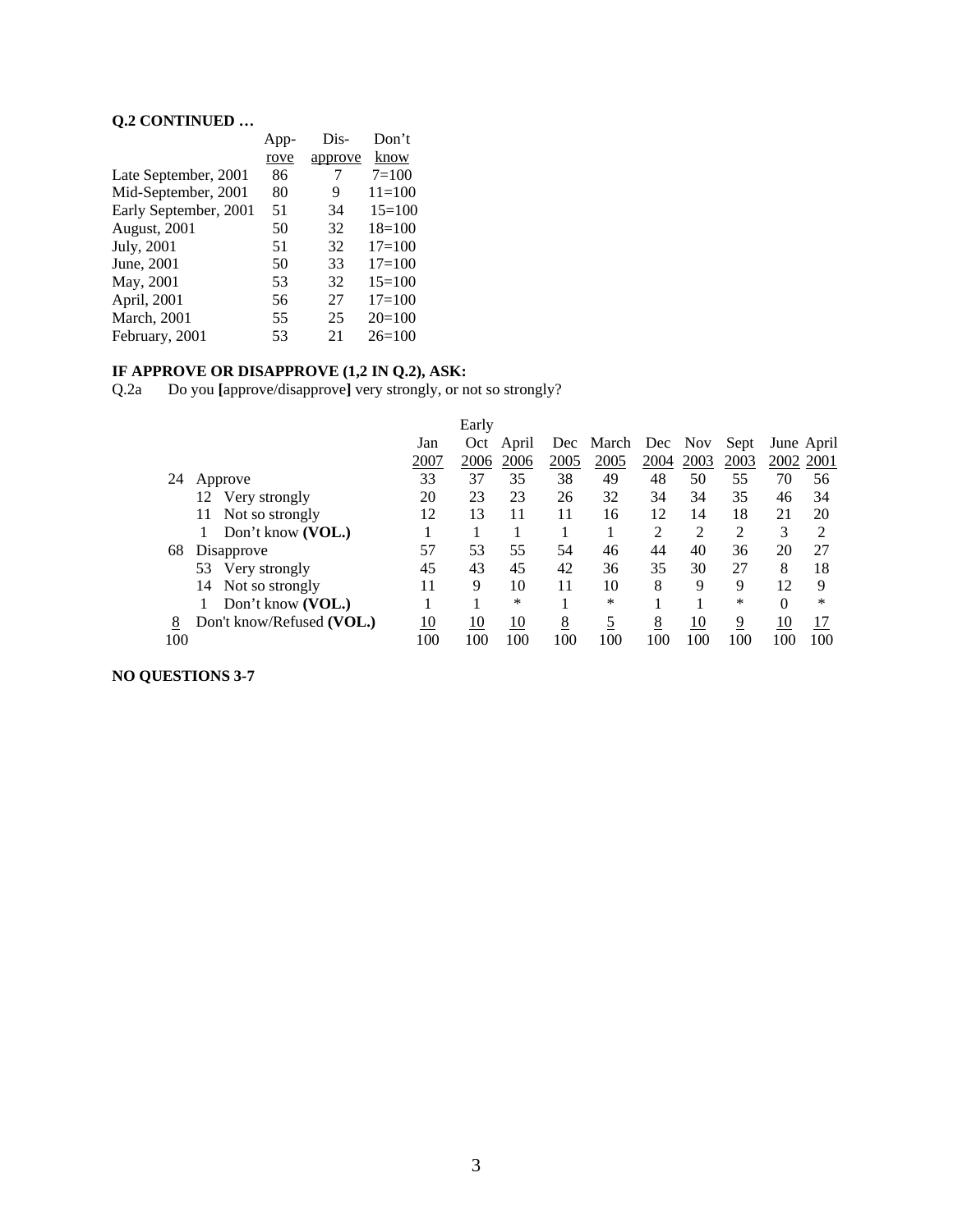# **ASK FORM 1 ONLY [N=766]:**

#### Q.8F1 Please tell me what one word best describes your impression of George W. Bush. Tell me just the ONE best word that describes him. [**OPEN-END. PROBE ONCE IF RESPONDENT ANSWERS "DON'T KNOW". ACCEPT UP TO TWO RESPONSES, BUT DO NOT PROBE FOR SECOND RESPONSE].**

*NOTE: The numbers listed represent the number of respondents who offered each response; the numbers are not percentages*

|    | December 2008  |    | February 2007    |    | March 2006       |   | <b>July 2005</b> | February 2005 <sup>1</sup> |                  |  |  |
|----|----------------|----|------------------|----|------------------|---|------------------|----------------------------|------------------|--|--|
|    | 43 Incompetent | 34 | Incompetent      | 29 | Incompetent      |   | 31 Honest        |                            | 38 Honest        |  |  |
|    | 24 Honest      | 25 | Arrogant         | 23 | Good             |   | 26 Incompetent   |                            | 20 Good          |  |  |
|    | 21 Idiot       | 25 | Honest           | 21 | Idiot            |   | 24 Arrogant      |                            | 15 Integrity     |  |  |
| 18 | Arrogant       | 19 | Good             | 17 | Liar             |   | 18 Good          |                            | 15 Arrogant      |  |  |
| 15 | Good           | 19 | Idiot            | 14 | Christian        |   | 18 Integrity     |                            | 14 Incompetent   |  |  |
|    | 12 Failure     | 13 | Integrity        | 14 | Honest           |   | 15 Determined    |                            | 13 Leader        |  |  |
| 12 | Honorable      | 13 | Leader           | 13 | Arrogant         |   | 13 Liar          |                            | 11 Fair          |  |  |
| 12 | Stupid         | 11 | Strong           | 13 | Strong           |   | 12 Stupid        |                            | 11 Idiot         |  |  |
| 11 | Ignorant       | 11 | Stupid           | 10 | Integrity        |   | 11 Idiot         | 9                          | Strong           |  |  |
| 10 | Selfish        | 10 | Ignorant         | 8  | Ass              |   | 11 Strong        | 9                          | Liar             |  |  |
| 9  | Mediocre       | 8  | Determined       | 8  | Leader           |   | 10 Leader        | 8                          | Excellent        |  |  |
| 7  | Ass            | 8  | Fair             | 7  | Jerk             | 9 | Christian        | 8                          | Trustworthy      |  |  |
| 7  | Ineffective    | 7  | Ass              | 7  | <b>OK</b>        | 9 | Great            | 8                          | <b>Dishonest</b> |  |  |
| 7  | Inept          | 7  | Selfish          | 7  | Sincere          | 9 | Okay             | 8                          | Poor             |  |  |
| 7  | Integrity      | 6  | Confused         | 7  | S.tupid          | 8 | Fair             |                            | Conservative     |  |  |
| 6  | Dedicated      | 6  | Dishonest        | 6  | President        | 8 | Sincere          | 7                          | Great            |  |  |
| 6  | Disappoint     | 6  | Persistent       | 6  | Selfish          | 7 | Aggressive       | 7                          | <b>Sucks</b>     |  |  |
| 6  | Leader         | 6  | Sincere          | 5  | Bad              | 6 | Inept            | 7                          | Honorable        |  |  |
| 5  | Adequate       | 6  | Trying           | 5  | Conservative     | 5 | Adequate         | 6                          | Dedicated        |  |  |
| 5  | Committed      | 5  | Committed        | 5  | Consistent       | 5 | Ass              | 6                          | Determined       |  |  |
| 5  | Determined     | 5  | Great            | 5  | Dedicated        | 4 | Persistent       | 6                          | President        |  |  |
| 5  | Dumb           | 5  | Hypocrite        | 5  | Determined       | 4 | Egotistical      | 6                          | Selfish          |  |  |
| 5  | Loser          | 5  | Liar             | 5  | Dumb             | 4 | Greedy           | 5                          | Trying           |  |  |
| 5  | Moron          | 5  | <b>Steadfast</b> | 5  | Egotistical      | 4 | Jerk             | 5                          | Warmonger        |  |  |
| 5  | Overwhelmed    | 5  | Stubborn         | 5  | Stubborn         | 4 | Patriotic        | 5                          | Ignorant         |  |  |
| 5  | Stubborn       | 5  | Trustworthy      | 4  | Confident        | 4 | Terrible         | 5                          | Terrible         |  |  |
| 5  | Tried/Tries    | 4  | Compassionate    | 4  | Disappointment   |   | $(N=751)$        | 4                          | Diligent         |  |  |
| 4  | Bad            | 4  | Conservative     | 4  | <b>Dishonest</b> |   |                  | 4                          | Consistent       |  |  |
| 4  | <b>Brave</b>   | 4  | Courage          | 4  | Great            |   |                  | 4                          | Sincere          |  |  |
| 4  | Fair           | 4  | Irresponsible    | 4  | Honorable        |   |                  | 4                          | Ineffective      |  |  |
| 4  | Inadequate     | 4  | Unconfident      | 4  | Steadfast        |   |                  | 4                          | Inept            |  |  |
| 4  | Irresponsible  |    | $(N=740)$        | 4  | Tough            |   |                  |                            | $(N=761)$        |  |  |
| 4  | Lame duck      |    |                  |    | $(N=710)$        |   |                  |                            |                  |  |  |
| 4  | Lazy           |    |                  |    |                  |   |                  |                            |                  |  |  |
| 4  | No good        |    |                  |    |                  |   |                  |                            |                  |  |  |
| 4  | OK             |    |                  |    |                  |   |                  |                            |                  |  |  |

- 4 Patriot/Patriotic
- 4 Puppet

 $\frac{1}{1}$ 

4 Unqualified

Trends from May 2004, Early February 2004, May 2003, March 2000, September 1999 and March 1999 are not shown.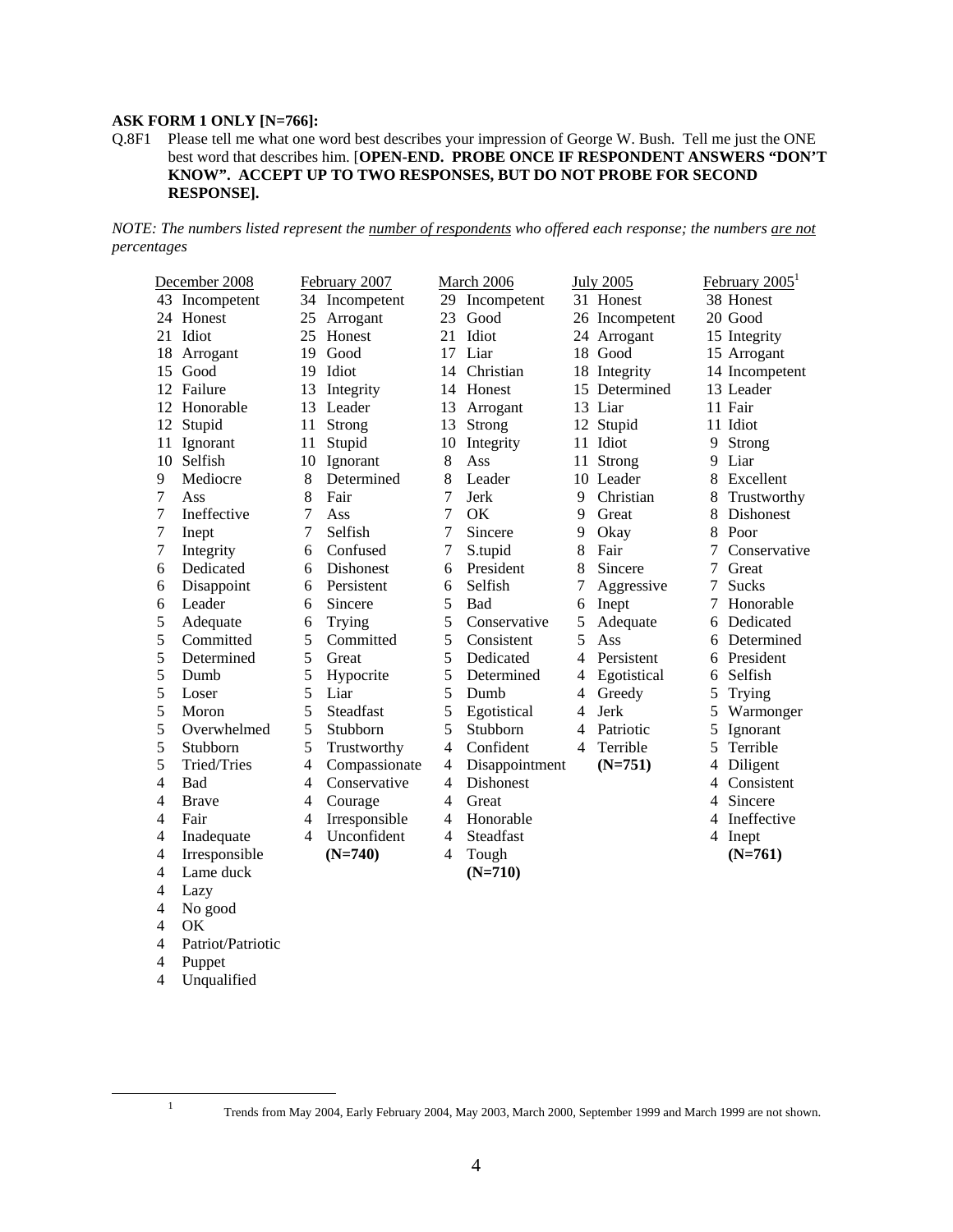Q.9 How do you think President George W. Bush will go down in history... as an outstanding president, above average, average, below average, or poor?

|     |                           |                |                | Gallup      |                |
|-----|---------------------------|----------------|----------------|-------------|----------------|
|     |                           | <b>Clinton</b> | <b>Clinton</b> | <b>Bush</b> | Reagan         |
|     |                           | Jan            | Feb            | Jan         | Jan            |
|     |                           | 2001           | 1999           | 1993        | 1989           |
| 3   | Outstanding               | 12             | 11             | 6           | 17             |
| 8   | Above average             | 32             | 29             | 30          | 42             |
| 28  | Average                   | 32             | 27             | 51          | 25             |
| 24  | Below average             | 10             | 13             | 8           | 9              |
| 34  | Poor                      | 11             | 18             | 4           |                |
| 3   | Don't know/Refused (VOL.) | 3              | $\overline{2}$ |             | $\overline{2}$ |
| 100 |                           | 100            | 100            |             | 100            |

#### **ASK FORM 2 ONLY [N=723]:**

Q.10F2 Thinking ahead, what do you think George W. Bush will be most remembered for after he has left office? **(ACCEPT UP TO THREE RESPONSES; PROBE FOR CLARITY BUT NOT FOR ADDITIONAL RESPONSES)**

# **51 WAR [NET]**<br>29 **War in Irac**

- War in Iraq/Iraq
- 20 War/Wars (general mentions)
- 2 War in Afghanistan/Afghanistan
- 1 War on Terror/Dealing with terrorists

# **17 NEGATIVE ASSESSMENTS OF PRESIDENT GEORGE W. BUSH [NET]**

- 2 Stupid/Incompetent/Idiot
- 2 Ruining the country/Destroying America
- 2 Worst president
- 1 Bad speaker/vocabulary
- 1 Lying to the American people
- 1 Will be remembered for nothing
- 8 Other negative assessments

# **13 SEPTEMBER 11/FOREIGN POLICY [NET]**<br>9 September 11/Handling of September 11 terro

- September 11/Handling of September 11 terrorist attacks
- 3 Keeping the country safe after September 11
- 1 Other foreign policy

# **12 ECONOMIC ISSUES [NET]**

- 7 The economy (general mentions)
- 4 Current economic crisis/mortgage crisis and related bailout/debts
- 3 Recession
- 1 Gas prices

#### **4 POSITIVE ASSESSMENTS OF PRESIDENT GEORGE W. BUSH [NET]**

- 1 Hurricane Katrina/Handling of Hurricane Katrina
- 4 Other mentions with unclear/neutral tone
- 11 Don't know/Refused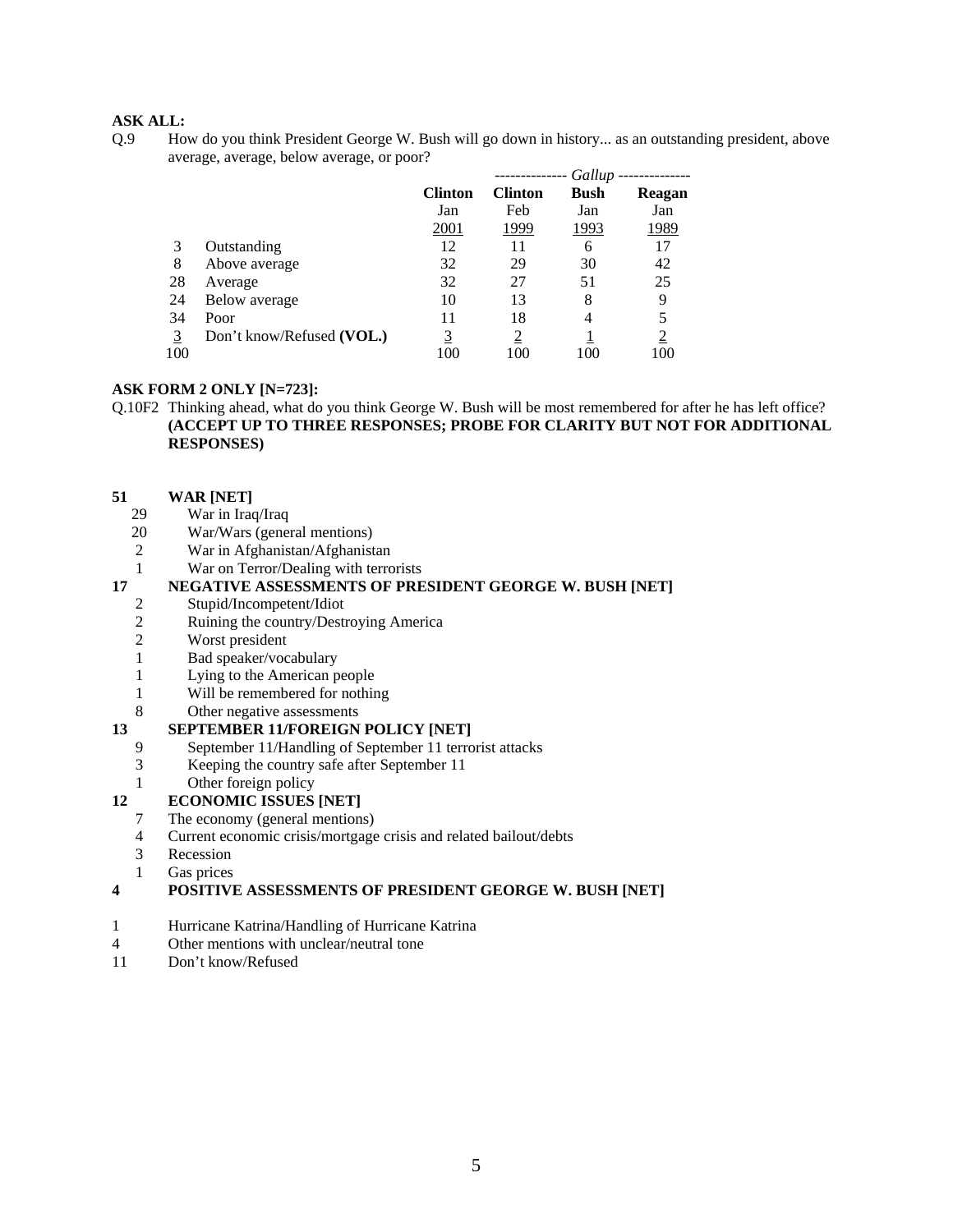# **Q.10F2 TRENDS FOR COMPARISON:**

Thinking ahead, what do you think Bill Clinton will be most remembered for after he has left office?

|                                                                               | Jan            | March          |
|-------------------------------------------------------------------------------|----------------|----------------|
|                                                                               | 2001           | 1998           |
| <b>SCANDALS (NET)</b>                                                         | 74             | 57             |
| Lewinsky/Impeachment                                                          | 43             | 6              |
| Other Personal/Sex Scandals                                                   | 18             | 38             |
| Scandals                                                                      | 14             | 18             |
| Lack of integrity/morals                                                      | 1              | 1              |
| Corrupting/disgracing/cheapening the White House                              | ∗              | 1              |
| Whitewater                                                                    | *              | 1              |
| ECONOMY/BUDGET DEFICIT (NET)                                                  | 14             | 14             |
| Economy (Sub-Net)                                                             | 13             | 11             |
| The economy/Good management of the economy                                    | 12             | 9              |
| Decrease in unemployment                                                      | 1              | 3              |
| Stock market                                                                  | *              | $\ast$         |
| Inflation                                                                     | ∗              | $\ast$         |
| Balancing the budget/Handling the deficit/Decrease in national debt (Sub-Net) | 1              | 5              |
| <b>FOREIGN POLICY (NET)</b>                                                   | 6              | 4              |
| Middle East peace process                                                     | $\overline{c}$ |                |
| Efforts for peace                                                             | $\overline{2}$ |                |
| Improvements in foreign policy/world affairs                                  | 1              | 1              |
| Iraq situation/No loss of life/Ensuring peace                                 | *              | 3              |
| OTHER POSITIVE COMMENTS (NET)                                                 | 5              | 8              |
| Good job he has done/Accomplishments                                          | $\overline{2}$ | 6              |
| Good/Great president                                                          | $\overline{c}$ |                |
| His concern for the common man/working people/poor/less fortunate             | 1              | $\overline{2}$ |
| Good communicator                                                             | ∗              |                |
| OTHER NEGATIVE COMMENTS (NET)                                                 | 3              | $\mathbf{3}$   |
| Lying/Lack of honesty/Ability to spin the truth                               | $\overline{2}$ | 3              |
| Negative personal comment                                                     | 1              |                |
| <b>DOMESTIC POLICY (NET)</b>                                                  | 1              | 5              |
| Don't Know/Can't think of anything                                            | 3              | 13             |
|                                                                               |                |                |

### **ASK ALL:**

Q.11 In the long run, do you think the accomplishments of the Bush Administration will outweigh its failures, or will the failures outweigh the accomplishments?

|     |                                              |     |                |     | ---------- Clinton ---------- |                          |     |     |                  | <b>Reagan</b>  |      |  |
|-----|----------------------------------------------|-----|----------------|-----|-------------------------------|--------------------------|-----|-----|------------------|----------------|------|--|
|     |                                              |     |                |     |                               |                          |     |     |                  | Early Newsweek |      |  |
|     |                                              | Jan | Jan            | Jan | Jan                           |                          |     |     | Jan Aug Jan Sept | May Feb        |      |  |
|     |                                              |     | 2008 2007 2004 |     |                               | 2001 2000 1999 1999 1998 |     |     |                  | 1987 1987      |      |  |
| 24  | Accomplishments will outweigh failures 28    |     | 31             | 49  | 60                            | 51                       | 56  | 50  | 52               | 46             | - 52 |  |
| 64  | Failures will outweigh accomplishments 59 53 |     |                | 36  | 27                            | 37                       | 38  | -34 | 35               | 41             | -38  |  |
| 12  | Don't know/Refused (VOL.)                    |     | 16             | 15  | 13                            | 12                       | b   | 16  |                  |                | 10   |  |
| 100 |                                              | 100 | $($ $()()$     | 100 | 100                           | l ()()                   | 100 | 100 | 100              | 100            | 100  |  |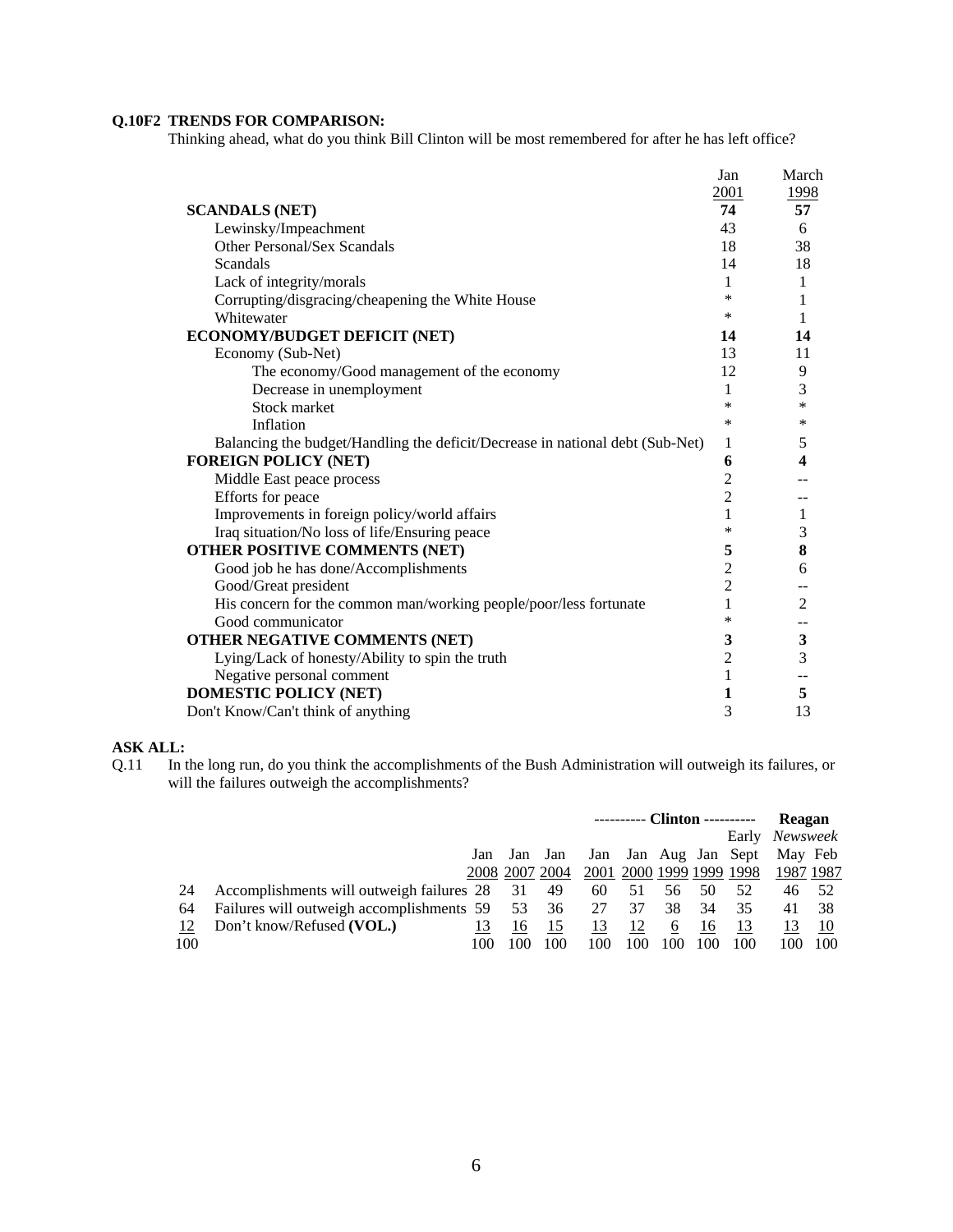Q.12 Thinking about the major problems facing the country, would you say President Bush has made progress toward solving these problems, tried but failed to solve these problems, not addressed these problems, or made these problems even worse?

|     |                           |      | <b>Clinton-</b> |          |
|-----|---------------------------|------|-----------------|----------|
|     |                           |      | Early           |          |
|     |                           | Jan  | Sept            | Oct      |
|     |                           | 2001 | 1998            | 1995     |
| 13  | Made progress             | 52   | 45              | 24       |
| 34  | Tried but failed          | 27   | 34              | 50       |
| 11  | Not addressed             | 9    | 9               | 11       |
| 37  | Made problems worse       | 6    | 9               | 12       |
| 5   | Don't know/Refused (VOL.) | 6    | 3               | <u>3</u> |
| 100 |                           | 10C  | 100             | 100      |
|     |                           |      |                 |          |

# **ASK ALL:**

On a different subject…

### Q.13 How do you get most of your news about national and international issues? From **[READ AND RANDOMIZE]**? **[ACCEPT TWO ANSWERS: IF ONLY ONE RESPONSE IS GIVEN, PROBE FOR ADDITIONAL RESPONSE]**

|                                                   |        |        |       |                          |          |                | (VOL.)             |
|---------------------------------------------------|--------|--------|-------|--------------------------|----------|----------------|--------------------|
|                                                   | Tele-  | News-  |       | Maga-                    |          |                | (VOL.) Don't Know/ |
|                                                   | vision | papers | Radio | zines                    | Internet | Other          | Refused            |
| December, 2008                                    | 70     | 35     | 18    | $\mathfrak s$            | 40       | $\overline{c}$ |                    |
| September, 2007                                   | 74     | 34     | 13    | $\overline{c}$           | 24       | $\overline{c}$ |                    |
| July, 2007                                        | 65     | 27     | 15    | $\overline{2}$           | 26       | $\overline{2}$ | 1                  |
| Late September, 2006                              | 74     | 37     | 16    | $\overline{\mathcal{L}}$ | 21       | 3              | 1                  |
| August, 2006                                      | 72     | 36     | 14    | 4                        | 24       | $\overline{c}$ | 1                  |
| November, 2005                                    | 73     | 36     | 16    | $\overline{c}$           | 20       | $\overline{2}$ | *                  |
| Early Sept, 2005 <sup>2</sup> (Hurricane Katrina) | 89     | 35     | 17    | ∗                        | 21       | 3              | ∗                  |
| June, 2005                                        | 74     | 44     | 22    | 5                        | 24       | 2              | 1                  |
| December, 2004                                    | 74     | 46     | 21    | 4                        | 24       | $\overline{c}$ | 3                  |
| October, 2003                                     | 80     | 50     | 18    | 4                        | 20       | $\overline{c}$ | 1                  |
| August, 2003                                      | 79     | 46     | 15    | 3                        | 18       | 2              | 1                  |
| Early July, 2003                                  | 79     | 45     | 16    | 5                        | 19       | 1              | *                  |
| March, 2003 (War in Iraq)                         | 89     | 24     | 19    | ∗                        | 11       | 2              | ∗                  |
| February, 2003                                    | 83     | 42     | 19    | 4                        | 15       | 3              | *                  |
| January, 2003                                     | 81     | 44     | 22    | 4                        | 17       | 2              | 1                  |
| January, 2002                                     | 82     | 42     | 21    | 3                        | 14       | 2              | *                  |
| Mid-September, 2001 (Terror Attacks)              | 90     | 11     | 14    | ∗                        | 5        | 1              | 1                  |
| Early September, 2001                             | 74     | 45     | 18    | 6                        | 13       | 1              | ∗                  |
| February, 2001                                    | 76     | 40     | 16    | 4                        | 10       | 2              | 1                  |
| October, 1999                                     | 80     | 48     | 19    | 5                        | 11       | $\overline{c}$ | *                  |
| January, 1999                                     | 82     | 42     | 18    | 4                        | 6        | $\overline{2}$ | *                  |
| January, 1996                                     | 88     | 61     | 25    | $8\,$                    | --       | $\overline{c}$ | *                  |
| September, 1995                                   | 82     | 63     | 20    | 10                       | --       | 1              | 1                  |
| January, 1994                                     | 83     | 51     | 15    | 10                       | --       | 5              | 1                  |
| September, 1993                                   | 83     | 60     | 17    | 9                        | --       | 3              | *                  |
| January, 1993                                     | 83     | 52     | 17    | 5                        | --       | 1              | 1                  |
| Early January, 1991 (Persian Gulf)                | 82     | 40     | 15    | 4                        | --       | 1              | *                  |
|                                                   |        |        |       |                          |          |                |                    |

 $\overline{\phantom{a}}$ 

<sup>&</sup>lt;sup>2</sup> In Early September 2005, the question was worded "news about the impact of Hurricane Katrina." In March 2003, the question was worded "news about the war in Iraq," and in Mid-September 2001, the question was worded "news about the terrorist attacks." In September 1995, question wording did not include "international." In Early January 1991 the question asked about "the latest developments in the Persian Gulf."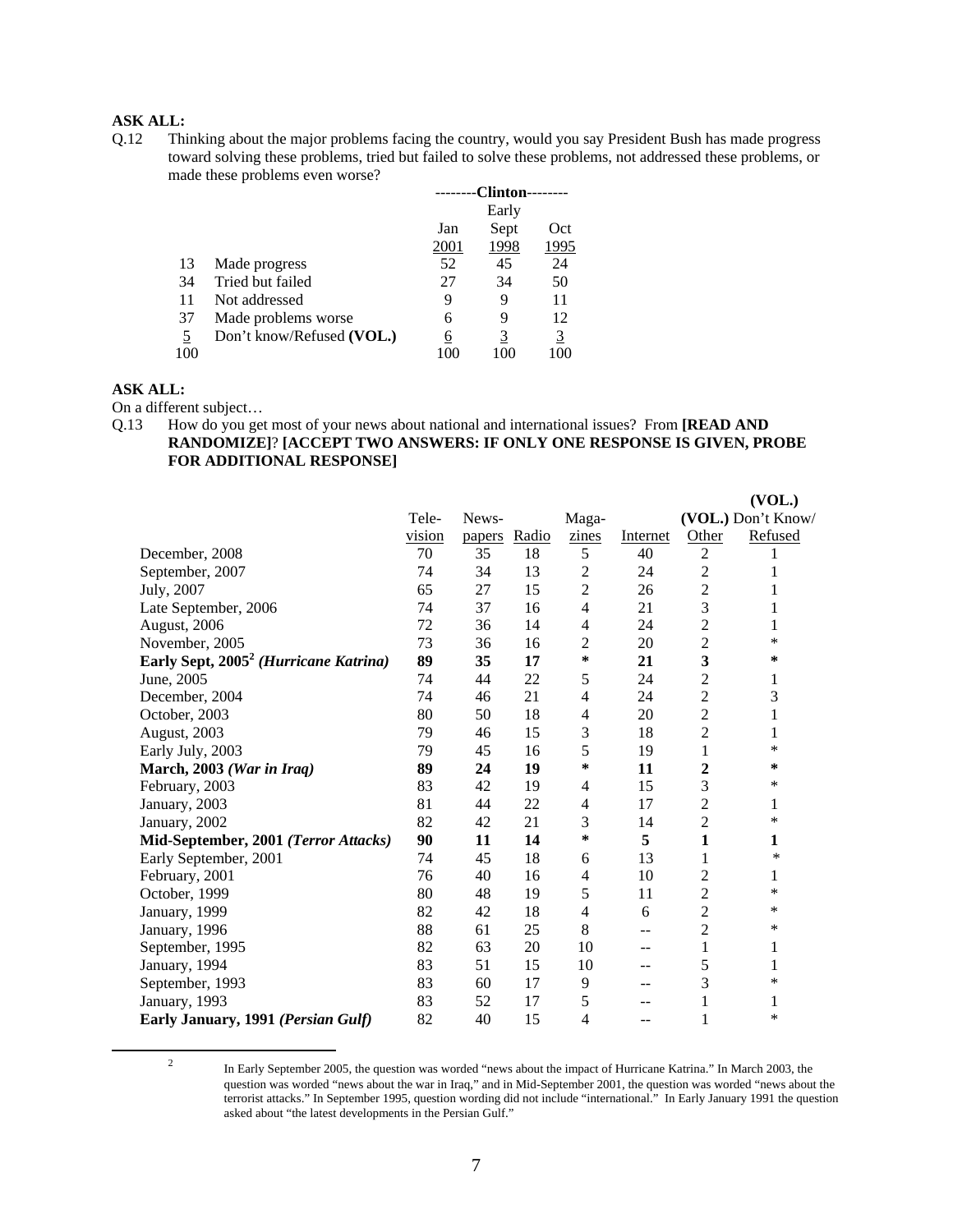# **IF '1' TELEVISION AS EITHER 1ST OR 2ND RESPONSE IN Q.13 ASK:**

#### Q.14 On television, do you get most of your news about national and international issues from **[READ, RANDOMIZE ITEMS 2 THRU 4 AND 5 THRU 7 SEPARATELY, AND RANDOMIZE SETS OF ITEMS (LOCAL; NETWORK; CABLE). ACCEPT MULTIPLE ANSWERS BUT DO NOT PROBE FOR ADDITIONAL]**

|    | <b>Hurricane</b>                 |      |                |      |            |                |                   |    |           |     |                |     |
|----|----------------------------------|------|----------------|------|------------|----------------|-------------------|----|-----------|-----|----------------|-----|
|    |                                  |      |                |      |            | <b>Katrina</b> |                   |    |           |     |                |     |
|    |                                  |      |                |      |            | Early          |                   |    |           |     | Early          |     |
|    | <b>BASED ON TOTAL [N=1,489]:</b> | Sept | July           | Aug  | <b>Nov</b> |                | Sept June Dec Oct |    |           | Aug | July           | Jan |
|    |                                  | 2007 | 2007           | 2006 |            | $2005\ 2005^3$ | 2005              |    | 2004 2003 |     | 2003 2003 2002 |     |
| 15 | Local news programming           | 18   | 12             | 13   | 16         | 19             | 13                | 15 | 17        | 17  | 17             | 16  |
| 12 | <b>ABC</b> Network news          | 11   | 10             | 10   | 14         | 14             | 12                | 11 | 12        | 12  | 12             | 11  |
| 9  | CBS Network news                 | 8    |                | 9    | 12         | 8              | 9                 | 9  | 8         | 10  | 11             | 11  |
| 10 | <b>NBC</b> Network news          | 13   | 11             | 12   | 15         | 12             | 12                | 14 | 13        | 15  | 14             | 15  |
| 23 | CNN Cable news                   | 22   | 16             | 24   | 24         | 31             | 18                | 20 | 20        | 26  | 27             | 28  |
| 8  | <b>MSNBC</b> Cable news          |      | 5              | 6    | 8          | 9              | 5                 | 6  | 6         |     | 9              | 8   |
| 17 | The Fox News Cable Channel       | 16   | 17             | 20   | 22         | 22             | 16                | 19 | 17        | 18  | 22             | 16  |
| 4  | Other (VOL.)                     | 3    | $\mathfrak{D}$ | 6    | 5          | 3              | 2                 | 3  | --        | 3   | 3              | 4   |
|    | Don't know/Refused (VOL.)        | 2    |                |      | 3          |                |                   |    |           |     |                |     |

# **ASK ALL:**

Q.15 I'm going to read you some pairs of statements, tell me whether the FIRST statement or the SECOND statement comes closer to your own views — even if neither is exactly right. The first pair is... **(READ AND RANDOMIZE; READ OPTIONS IN ORDER) (AFTER CHOICE IS MADE, PROBE:** Do you feel STRONGLY about that, or not?**)**

|    |                |    |                                          | Early                                                       |    |                         |    |    |                         |         |                                       |                          |                |                           |                |                                |                |                |
|----|----------------|----|------------------------------------------|-------------------------------------------------------------|----|-------------------------|----|----|-------------------------|---------|---------------------------------------|--------------------------|----------------|---------------------------|----------------|--------------------------------|----------------|----------------|
|    |                |    |                                          | Oct Dec Jun Jul Feb Sep Aug Oct Jun Oct Apr Oct Apr Oct Jul |    |                         |    |    |                         |         |                                       |                          |                |                           |                |                                |                |                |
|    |                |    |                                          | 08                                                          | 04 | 03                      | 02 | 02 | 00                      | 99      | 97                                    | 97                       | 96             | 96                        |                | <u>95 95 94</u>                |                | 94             |
| a. |                |    | Government is almost always              |                                                             |    |                         |    |    |                         |         |                                       |                          |                |                           |                |                                |                |                |
|    | 53             |    | wasteful and inefficient                 | 57                                                          | 47 | 48                      |    |    | 52                      | 51      | $\overline{a}$                        | 59                       | 56             | $\overline{a}$            | 63             | 63                             | 64             | 66             |
|    |                | 46 | Strongly                                 | 50                                                          | 38 | 38                      |    |    | 43                      | 41      | $\mathcal{L} \mathcal{L}$             | 49                       | 48             | $\mathbb{H}^{\mathbb{H}}$ | 53             | 51                             | 54             | .54            |
|    |                | 7  | Not Strongly                             | 7                                                           | 9  | 10                      |    |    | 9                       | 10      | $\sim$ $\sim$                         | 10                       | 8              | $\mathbb{L}^{\mathbb{L}}$ | 10             | 12                             | 10             | -12            |
|    |                |    | Government often does a better           |                                                             |    |                         |    |    |                         |         |                                       |                          |                |                           |                |                                |                |                |
|    | 40             |    | job than people give it credit for       | 35                                                          | 45 | 46                      |    |    | 40                      | 43      | $-$                                   | 36                       | 39             | $\overline{a}$            |                | 34 34                          | 32             | 31             |
|    |                | 27 | Strongly                                 | 25                                                          | 28 | 28                      |    |    | 27                      | 28      | $\sim$ $\sim$                         | 23                       | 25             | $\mathbf{u}$              | 20             | 19                             | 19             | 17             |
|    |                | 13 | Not Strongly                             | 10                                                          | 17 | 18                      |    |    | 13                      | 15      | $\mathcal{L} \mathcal{L}$             | 13                       | 14             | $\mathbf{u}$              | 14             | 15                             | 13             | 14             |
|    | $\overline{1}$ |    | Neither/Don't know (VOL.)                | 8                                                           | 8  | $6\overline{6}$         |    |    | 8                       | 6       | $\sim$ $-$                            | $\overline{5}$           | $\overline{5}$ |                           | $\overline{3}$ | $\overline{3}$                 | $\overline{4}$ | $\overline{3}$ |
|    | 100            |    |                                          | 100                                                         |    | 100 100                 |    |    |                         | 100 100 |                                       |                          | 100 100        |                           |                | 100 100 100 100                |                |                |
|    |                |    |                                          |                                                             |    |                         |    |    |                         |         |                                       |                          |                |                           |                |                                |                |                |
|    |                |    |                                          | Early                                                       |    |                         |    |    |                         |         |                                       |                          |                |                           |                |                                |                |                |
|    |                |    |                                          | Oct Dec Jun Jul Feb Sep Aug Oct Jun Oct Apr Oct Apr Oct Jul |    |                         |    |    |                         |         |                                       |                          |                |                           |                |                                |                |                |
|    |                |    |                                          | 08                                                          |    | 04 03                   | 02 |    | 02 00                   | 99      |                                       |                          |                |                           |                | <u>97 97 96 96 95 95 94 94</u> |                |                |
| b. |                |    | Government regulation of business is     |                                                             |    |                         |    |    |                         |         |                                       |                          |                |                           |                |                                |                |                |
|    | 47             |    | necessary to protect the public interest | 50                                                          | 49 |                         | 54 | 50 |                         | 48      | $-$                                   |                          | 45             |                           | 45             | 43                             | 38             | 41             |
|    |                | 35 | Strongly                                 | 38                                                          | 32 | $\mathbb{L} \mathbb{L}$ | 39 | 35 | $\mathbb{L} \mathbb{L}$ | 32      | $\sim$ $\sim$                         | $ -$                     | 29             | $\mathbb{L} \mathbb{L}$   | 28             | 25                             | 24             | 24             |
|    |                |    |                                          |                                                             |    |                         |    |    |                         |         |                                       |                          |                |                           |                |                                |                | 17             |
|    |                | 12 | Not Strongly                             | 12                                                          | 17 |                         | 15 | 15 | $\sim$ $\sim$           | 16      | $\sim$ $\sim$                         | $\sim$ $\sim$            | -16            | $\sim$ $\sim$             | 17             | 18                             | 14             |                |
|    |                |    | Government regulation of business        |                                                             |    |                         |    |    |                         |         |                                       |                          |                |                           |                |                                |                |                |
|    | 43             |    | usually does more harm than good         | 38                                                          | 41 |                         | 36 | 41 |                         | 44      | $\hspace{0.05cm}$ – $\hspace{0.05cm}$ |                          | 46             | $\sim$                    | 50             | 51                             | 55             | .54            |
|    |                | 36 | Strongly                                 | 31                                                          | 30 |                         | 27 | 31 | $\mathbb{L} \mathbb{L}$ | 32      | $\sim$ $\sim$                         |                          | 33             | $\overline{a}$            | 37             | 38                             | 41             | 39             |
|    |                | 7  | Not Strongly                             | 7                                                           | 11 |                         | 9  | 10 | $\rightarrow$           | 12      | $ -$                                  | $\sim$                   | 13             | $\sim$                    | 13             | 13                             | 14             | 15             |
|    | 10             |    | Neither/Don't know (VOL.)                | 12                                                          | 10 |                         | 10 | 9  | $\sim$ $-$              | 8       | $\overline{\phantom{m}}$              | $\overline{\phantom{m}}$ | $\overline{9}$ | $\sim$ $\sim$             | 5              | 6                              |                | 5              |

3

In Early September 2005, the question was worded: "Have you been getting most of your news about the disaster from …"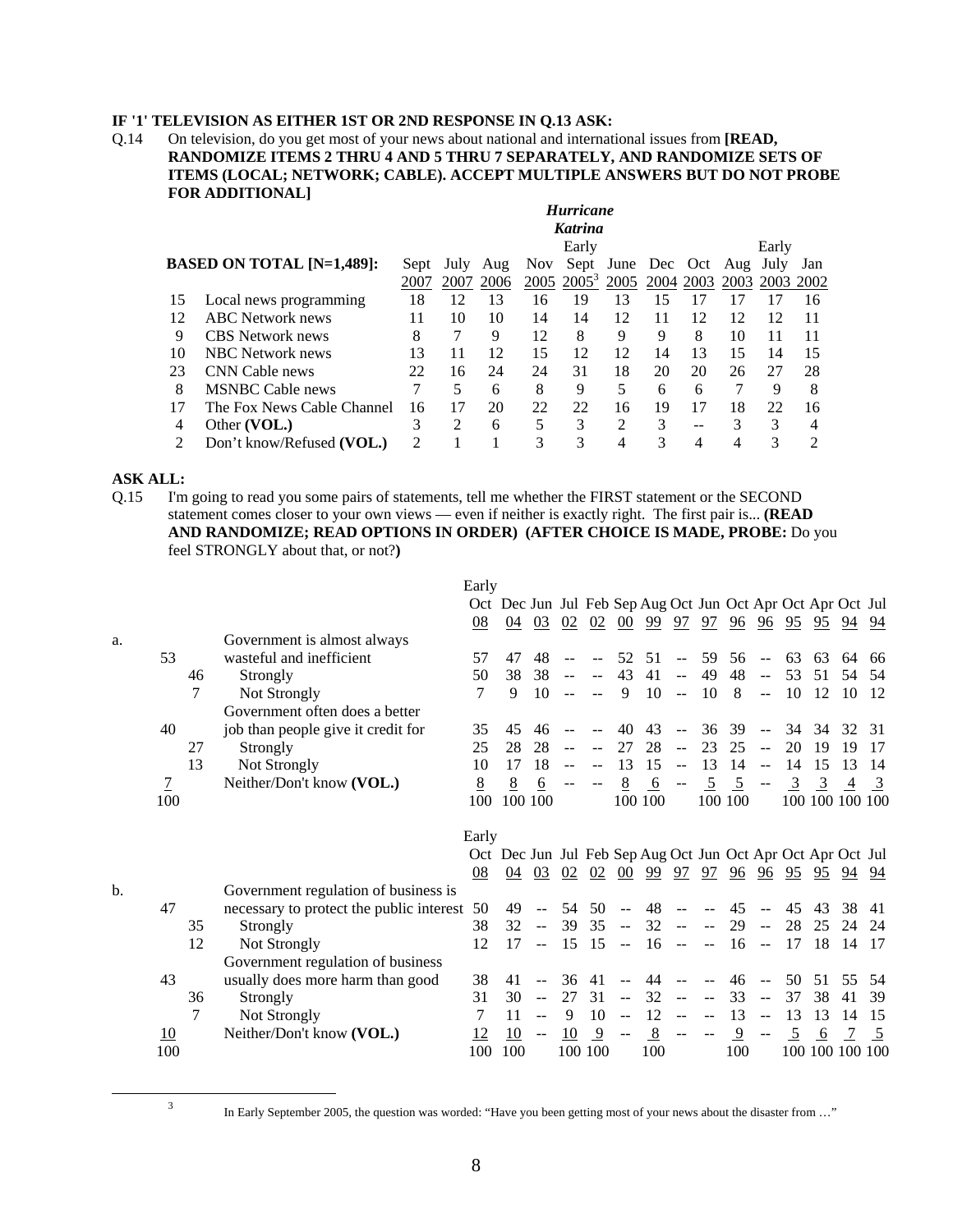# **Q.15 CONTINUED…**

|    |     |    |                                     | Early |     |    |    |    |    |                                                             |               |                          |    |         |    |                 |       |     |
|----|-----|----|-------------------------------------|-------|-----|----|----|----|----|-------------------------------------------------------------|---------------|--------------------------|----|---------|----|-----------------|-------|-----|
|    |     |    |                                     |       |     |    |    |    |    | Oct Dec Jun Jul Feb Sep Aug Oct Jun Oct Apr Oct Apr Oct Jul |               |                          |    |         |    |                 |       |     |
| c. |     |    | The government should do more       | 08    | 04  | 03 | 02 | 02 | 00 | 99                                                          | 97            | 97                       | 96 | 96      | 95 | 95              | 94    | 94  |
|    |     |    | to help needy Americans, even if it |       |     |    |    |    |    |                                                             |               |                          |    |         |    |                 |       |     |
|    | 55  |    | means going deeper into debt        |       |     |    |    |    |    | 57                                                          | $\sim$ $\sim$ | $\mathbf{u}$             | 46 | 49      | 47 | 46              | 50    | -48 |
|    |     | 46 | Strongly                            | 42    | 46  |    |    |    |    |                                                             |               | $\sim$ $\sim$            | 36 | 42      | 35 | 33              | 39    | -35 |
|    |     | 9  | Not Strongly                        | 9     |     |    |    |    |    | 13                                                          |               | $ -$                     | 10 |         | 12 | -13             |       |     |
|    |     |    | The government today can't afford   |       |     |    |    |    |    |                                                             |               |                          |    |         |    |                 |       |     |
|    | 35  |    | to do much more to help the needy   |       | 33  |    |    |    |    |                                                             |               |                          | 44 | 44      | 47 | 47              | 43.   | -47 |
|    |     | 26 | Strongly                            |       | 22  |    |    |    |    |                                                             | $- -$         | $\overline{\phantom{a}}$ | 31 | 34      | 31 | -34             | 31 32 |     |
|    |     | 9  | Not Strongly                        | Q     |     |    |    |    |    |                                                             |               |                          | 13 | 10      | 16 | 13              | 12    |     |
|    | 10  |    | Neither/Don't know (VOL.)           |       | 10  |    |    |    |    |                                                             | $\sim$ $\sim$ | $\sim$ $\sim$            | 10 |         | 6  |                 |       |     |
|    | 100 |    |                                     | 100   | 100 |    |    |    |    | 100                                                         |               |                          |    | 100 100 |    | 100 100 100 100 |       |     |
|    |     |    |                                     |       |     |    |    |    |    |                                                             |               |                          |    |         |    |                 |       |     |

# **NO ITEM d.**

|    |                |    |                                     | Early                                                       |                                                             |    |        |    |                         |          |                          |    |            |                                               |                |                                                                 |    |                |
|----|----------------|----|-------------------------------------|-------------------------------------------------------------|-------------------------------------------------------------|----|--------|----|-------------------------|----------|--------------------------|----|------------|-----------------------------------------------|----------------|-----------------------------------------------------------------|----|----------------|
|    |                |    |                                     |                                                             | Oct Dec Jun Jul Feb Sep Aug Oct Jun Oct Apr Oct Apr Oct Jul |    |        |    |                         |          |                          |    |            |                                               |                |                                                                 |    |                |
|    |                |    |                                     | $\underline{08}$                                            | 04                                                          | 03 | 02     | 02 | $00\,$                  | -99      | 97                       | 97 | 96         | 96                                            |                | $\frac{95}{2}$ $\frac{95}{2}$ $\frac{94}{2}$                    |    | 94             |
| e. |                |    | Business corporations make too      |                                                             |                                                             |    |        |    |                         |          |                          |    |            |                                               |                |                                                                 |    |                |
|    | 58             |    | much profit                         | 59                                                          | 53                                                          | 51 | 58     | 54 | 54                      | 52       | $\sim$ $\sim$            | 51 | 51         | $-$                                           | 53             | 51                                                              | 50 | 52             |
|    |                | 51 | Strongly                            | 52                                                          | 46                                                          | 43 | 51     | 44 | 46                      | 42       | $\overline{\phantom{m}}$ | 43 | 43         | $\sim$ $\sim$                                 | 44             | 42                                                              | 40 | 43             |
|    |                | 7  | Not Strongly                        | 7                                                           | 7                                                           | 8  | $\tau$ | 10 | 8                       | 10       | $\sim$ $\sim$            | 8  | 8          | $\mathbb{L}$ .                                | 9              | 9                                                               | 10 | 9              |
|    |                |    | Most corporations make a fair       |                                                             |                                                             |    |        |    |                         |          |                          |    |            |                                               |                |                                                                 |    |                |
|    | 35             |    | and reasonable amount of profit     | 33                                                          | 39                                                          | 42 | 33     | 39 | 38                      | 42       |                          | 43 | 42         |                                               | 43             | 44                                                              | 44 | 43             |
|    |                | 24 | Strongly                            | 23                                                          | 25                                                          | 27 | 22     | 24 | 28                      | 29       | $\sim$ $\sim$            | 28 | 27         | $\sim$ $\sim$                                 | 27             | 26                                                              | 28 | 27             |
|    |                | 11 | Not Strongly                        | 10                                                          | 14                                                          | 15 | 11     | 15 | 10                      | 13       | $\mathbf{u}$             | 15 | 15         | $\sim$ $\sim$                                 | 16             | 18                                                              | 16 | 16             |
|    | $\overline{1}$ |    | Neither/Don't know (VOL.)           | 8                                                           | 8                                                           | 7  | 9      | 7  | 8                       | 6        |                          | 6  | $\sqrt{7}$ | $\mathord{\hspace{1pt}\text{--}\hspace{1pt}}$ | $\overline{4}$ | $\overline{5}$                                                  | 6  | $\overline{2}$ |
|    | 100            |    |                                     | 100                                                         |                                                             |    |        |    | 100 100 100 100 100 100 |          |                          |    | 100 100    |                                               |                | 100 100 100 100                                                 |    |                |
|    |                |    |                                     |                                                             |                                                             |    |        |    |                         |          |                          |    |            |                                               |                |                                                                 |    |                |
|    |                |    |                                     |                                                             |                                                             |    |        |    |                         |          |                          |    |            |                                               |                |                                                                 |    |                |
|    |                |    |                                     | Early                                                       |                                                             |    |        |    |                         |          |                          |    |            |                                               |                |                                                                 |    |                |
|    |                |    |                                     | Oct Dec Jun Jul Feb Sep Aug Oct Jun Oct Apr Oct Apr Oct Jul |                                                             |    |        |    |                         |          |                          |    |            |                                               |                |                                                                 |    |                |
|    |                |    |                                     | 08                                                          | 04                                                          | 03 | 02     | 02 | $00\,$                  | 99       | 97                       | 97 |            |                                               |                | $\frac{96}{96}$ $\frac{96}{95}$ $\frac{95}{95}$ $\frac{94}{94}$ |    | 94             |
| f. |                |    | There are no real limits to growth  |                                                             |                                                             |    |        |    |                         |          |                          |    |            |                                               |                |                                                                 |    |                |
|    | 40             |    | in this country today               | 41                                                          | 51                                                          |    |        |    |                         | 54       |                          |    |            |                                               |                |                                                                 |    | 51             |
|    |                | 32 | Strongly                            | 31                                                          | 36                                                          |    |        |    |                         | 38       |                          |    |            |                                               |                |                                                                 |    | 33             |
|    |                | 8  | Not Strongly                        | 10                                                          | 15                                                          |    |        |    |                         | 16       |                          |    |            |                                               |                |                                                                 |    | 18             |
|    |                |    | People in this country should learn |                                                             |                                                             |    |        |    |                         |          |                          |    |            |                                               |                |                                                                 |    |                |
|    | 53             |    | to live with less                   | 49                                                          | 41                                                          |    |        |    |                         | 40       |                          |    |            |                                               |                |                                                                 |    | 45             |
|    |                | 44 | Strongly                            | 41                                                          | 30                                                          |    |        |    |                         | 30       |                          |    |            |                                               |                |                                                                 |    | 30             |
|    |                | 9  | Not Strongly                        | 8                                                           | 11                                                          |    |        |    |                         | 9        |                          |    |            |                                               |                |                                                                 |    | 15             |
|    | <u>7</u>       |    | Neither/Don't know (VOL.)           | 10                                                          | 8                                                           |    |        |    |                         | <u>6</u> |                          |    |            |                                               |                |                                                                 |    | $\overline{4}$ |

9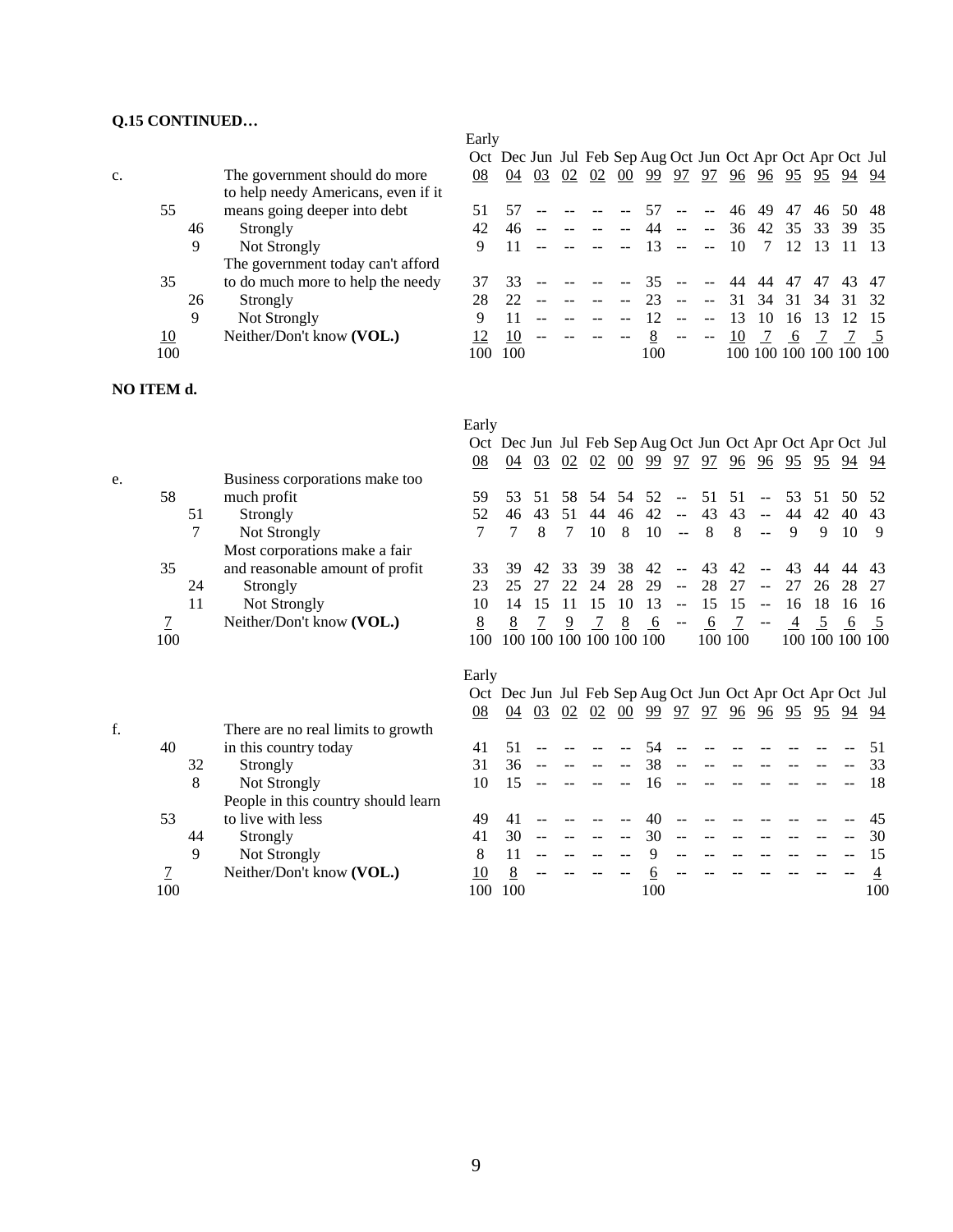#### **Q.15 CONTINUED…**

|    |     |    |                                                                        | Early |                                                             |    |    |    |        |         |    |    |    |    |       |    |     |
|----|-----|----|------------------------------------------------------------------------|-------|-------------------------------------------------------------|----|----|----|--------|---------|----|----|----|----|-------|----|-----|
|    |     |    |                                                                        |       | Oct Dec Jun Jul Feb Sep Aug Oct Jun Oct Apr Oct Apr Oct Jul |    |    |    |        |         |    |    |    |    |       |    |     |
|    |     |    |                                                                        | 08    | 04                                                          | 03 | 02 | 02 | $00\,$ | 99      | 97 | 97 | 96 | 96 | 95 95 | 94 | 94  |
| g. |     |    | As Americans, we can always find<br>ways to solve our problems and get |       |                                                             |    |    |    |        |         |    |    |    |    |       |    |     |
|    | 68  |    | what we want                                                           | 64    | 59                                                          |    |    |    | 59     | 63      |    |    |    |    |       |    | 52  |
|    |     | 58 | Strongly                                                               | 56.   | 45                                                          |    |    |    | 46     | 47      |    |    |    |    |       |    |     |
|    |     | 10 | Not Strongly                                                           | 8     | 14                                                          |    |    |    | 13     | 16      |    |    |    |    |       |    |     |
|    |     |    | This country can't solve many of its                                   |       |                                                             |    |    |    |        |         |    |    |    |    |       |    |     |
|    | 27  |    | important problems                                                     | 29    | 36                                                          |    |    |    | 36     | -32     |    |    |    |    |       |    |     |
|    |     | 22 | Strongly                                                               |       | 27                                                          |    |    |    | 29     | 24      |    |    |    |    |       |    | 30  |
|    |     | 5  | Not Strongly                                                           | 4     | 9                                                           |    |    |    |        |         |    |    |    |    |       |    |     |
|    |     |    | Neither/Don't know (VOL.)                                              |       |                                                             |    |    |    |        |         |    |    |    |    |       |    |     |
|    | 100 |    |                                                                        | LOO   | 100                                                         |    |    |    |        | 100 100 |    |    |    |    |       |    | 100 |

### **ASK ALL:**

Q.16 As I read a list of some problems, please tell me if you think the country is making progress, losing ground, or if things are about the same as they have been. First, **[INSERT ITEM, RANDOMIZE OBSERVE FORM SPLITS].** Do you think the country is making progress, losing ground, or are things about the same as they have been when it comes to **[ITEM]**? How about **[NEXT ITEM]**? **[REPEAT AS NECESSARY:** Do you think the country is making progress, losing ground, or are things about the same as they have been on this issue?**]** 4

| ASK FORM 1 ONLY [N=766]:                                            | Making<br><b>Progress</b> | About<br>The Same | Losing<br>Ground | (VOL.)<br>Don't<br><b>Know</b> |
|---------------------------------------------------------------------|---------------------------|-------------------|------------------|--------------------------------|
| aF1.<br>The way the health care system is working<br>December, 2008 | 8                         | 33                | 56               | $3=100$                        |
|                                                                     | 13                        | 24                | 60               | $3=100$                        |
| February, 2007<br>May, 2005                                         | 9                         | 25                | 62               | $4=100$                        |
| March, 2002                                                         | 16                        | 25                | 54               | $5=100$                        |
| February, 2001                                                      | 13                        | 29                | 53               | $5=100$                        |
| November, 1997                                                      | 16                        | 26                | 54               | $4=100$                        |
| December, 1996                                                      | 20                        | 25                | 52               | $3=100$                        |
| April, 1995                                                         | 14                        | 30                | 53               | $3=100$                        |
| March, 1994                                                         | 16                        | 31                | 49               | $4=100$                        |
| bF1.<br>The availability of good-paying jobs                        |                           |                   |                  |                                |
| December, 2008                                                      | 5                         | 21                | 72               | $2=100$                        |
| February, 2007                                                      | 16                        | 32                | 47               | $5=100$                        |
| May, 2005                                                           | 15                        | 25                | 55               | $5=100$                        |
| March, 2002                                                         | 21                        | 22                | 51               | $6=100$                        |
| February, 2001                                                      | 33                        | 26                | 36               | $5=100$                        |
| November, 1997                                                      | 31                        | 28                | 37               | $4=100$                        |
| December, 1996                                                      | 19                        | 26                | 51               | $4 = 100$                      |
| April, 1995                                                         | 17                        | 24                | 55               | $4=100$                        |
| March, 1994                                                         | 10                        | 23                | 63               | $4 = 100$                      |

 $\frac{1}{4}$ 

Before December 2008, this question was worded: "Next, as I read you some problem areas, please tell me how you think each is affecting this country today. (First,) do you think the problem of **[INSERT ITEM, RANDOMIZE OBSERVE FORM SPLITS]** is ABOUT THE SAME as it has been, that the country is MAKING PROGRESS in this area, or that the country is LOSING GROUND?" In February 1989, the question wording did not ask about "this country today," and the response choices were "a problem that is no better or no worse than it had been, a problem where progress is being made, or a problem where we are losing ground."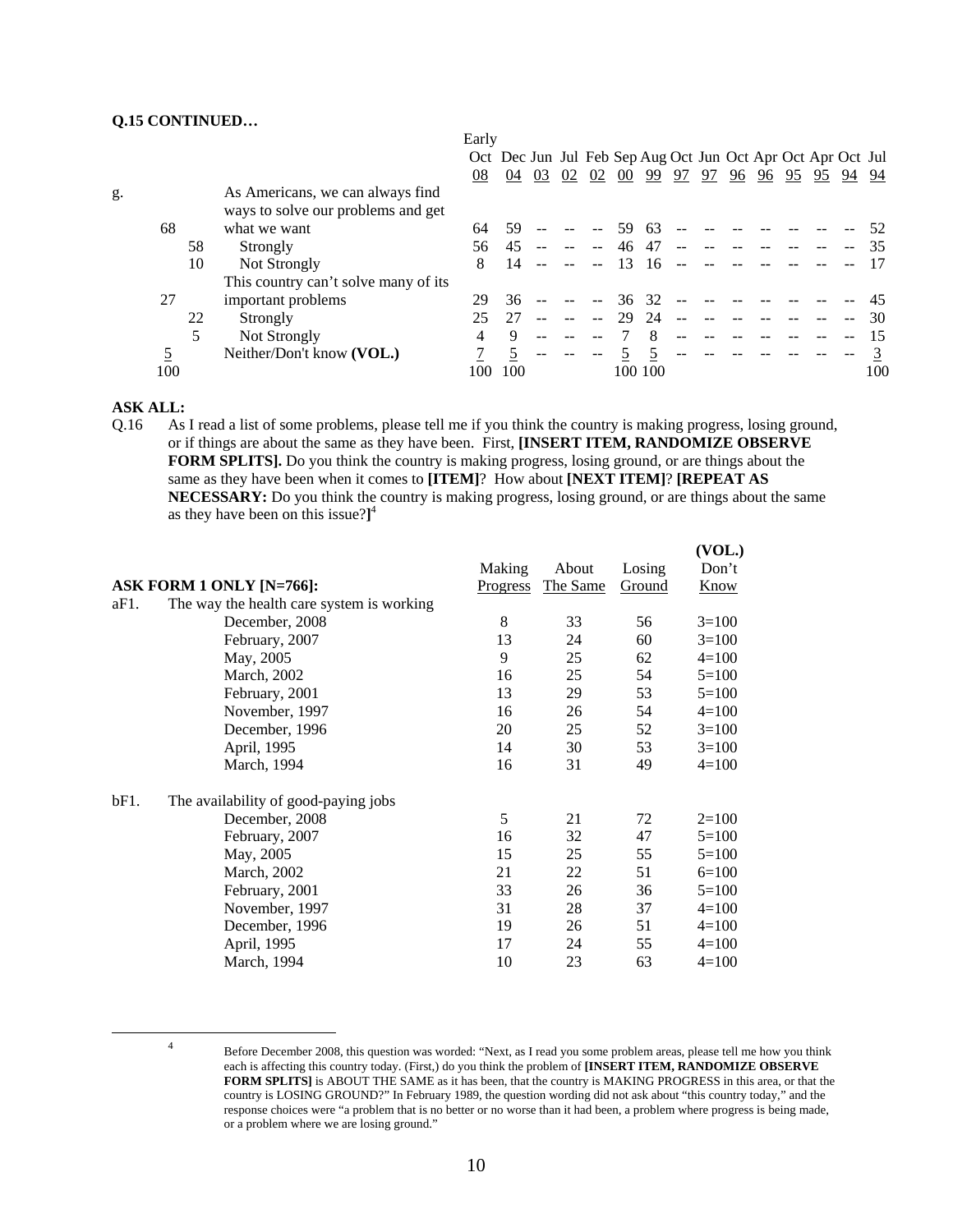# **Q.16 CONTINUED … (VOL.)**  Making About Losing Don't Progress The Same Ground Know cF1. The federal budget deficit December, 2008 3 15 79 3=100 February, 2007 8 20 64 8=100 May, 2005 6 19 65 10=100 November, 1997 32 30 29 9=100 December, 1996 23 24 48 5=100<br>April 1995 15 21 60 4=100 April, 1995 15 21 60 4=100 March, 1994 11 21 60 8=100 February,  $1989^5$  16 27 50 7=100 dF1. The gap between rich and poor December, 2008 5 32 59 4=100 February, 2007 7 27 63 3=100 February, 1989 8 30 58 4=100 e.F1 Low moral and ethical standards December, 2008 10 30 56 4=100 February, 2007 8 32 55 5=100 March, 2002 14 28 53 5=100 November, 1997 9 28 56 7=100<br>December, 1996 12 24 62 2=100 December, 1996 12 24 62 2=100<br>April 1995 7 20 70 3=100 April, 1995 7 20 70 3=100 March, 1994 6 6 29 63 2=100 f.F1 Illegal immigration December, 2008 10 34 51 5=100 February, 2007 11 25 59 5=100 May, 2005 11 29 52 8=100 November, 1997 13 29 48 10=100 December, 1996 15 32 47 6=100 April, 1995 9 23 62 6=100 March, 1994 9 22 58 11=100 g.F1 The financial condition of Medicare December, 2008 6 31 53 10=100 May, 2005 5 26 56 13=100 h.F1 Our ability to compete economically with other countries December, 2008 8 30 58 4=100<br>March, 1994 24 26 43 7=100 March, 1994 24 26

**NO ITEMS i. OR j.** 

 $\frac{1}{5}$ 

In February 1989, the item was "the budget deficit."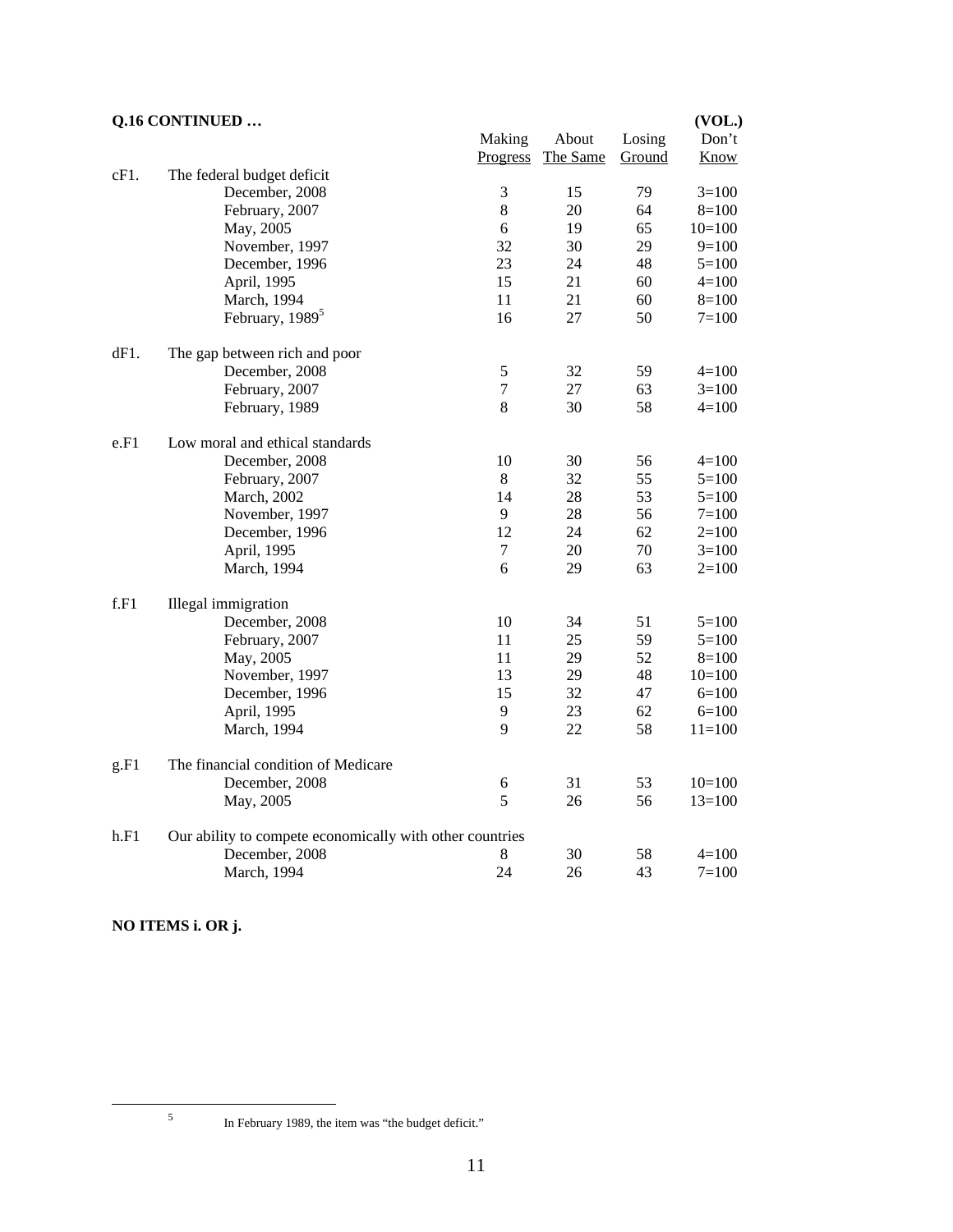|      | Q.16 CONTINUED                             |                    |                   |                  | (VOL.)        |
|------|--------------------------------------------|--------------------|-------------------|------------------|---------------|
|      | ASK FORM 2 ONLY [N=723]:                   | Making<br>Progress | About<br>The Same | Losing<br>Ground | Don't<br>Know |
| k.F2 | International terrorism                    |                    |                   |                  |               |
|      | December, 2008                             | 32                 | 37                | 28               | $3=100$       |
|      | February, 2007                             | 30                 | 27                | 38               | $5 = 100$     |
|      | May, 2005                                  | 36                 | 28                | 31               | $5 = 100$     |
|      | March, 2002                                | 40                 | 14                | 40               | $6=100$       |
|      | April, 1995                                | 19                 | 40                | 36               | $5=100$       |
|      | March, 1994                                | 20                 | 41                | 35               | $4 = 100$     |
|      | February, 1989                             | 18                 | 24                | 53               | $5=100$       |
| 1.F2 | The quality of public education            |                    |                   |                  |               |
|      | December, 2008                             | 19                 | 28                | 50               | $3=100$       |
|      | February, 2007                             | 24                 | 26                | 45               | $5=100$       |
|      | May, 2005                                  | 20                 | 26                | 50               | $4 = 100$     |
|      | March, 2002                                | 27                 | 22                | 45               | $6=100$       |
|      | February, 2001                             | 23                 | 20                | 53               | $4=100$       |
|      | November, 1997                             | 26                 | 26                | 46               | $2=100$       |
|      | December, 1996                             | 24                 | 22                | 52               | $2=100$       |
|      | April, 1995                                | 18                 | 20                | 60               | $2=100$       |
|      | March, 1994                                | 17                 | 19                | 61               | $3=100$       |
| m.F2 | Environmental pollution                    |                    |                   |                  |               |
|      | December, 2008                             | 32                 | 31                | 33               | $4=100$       |
|      | February, 2007                             | 20                 | 26                | 52               | $2=100$       |
|      | May, 2005                                  | 21                 | 35                | 37               | $7 = 100$     |
|      | November, 1997                             | 38                 | 32                | 27               | $3=100$       |
|      | December, 1996                             | 42                 | 26                | 30               | $2=100$       |
|      | April, 1995                                | 43                 | 26                | 30               | $1=100$       |
|      | March, 1994                                | 37                 | 26                | 34               | $3=100$       |
|      | February, 1989                             | 32                 | 20                | 42               | $6=100$       |
| n.F2 | The financial condition of Social Security |                    |                   |                  |               |
|      | December, 2008                             | 6                  | 23                | 63               | $8=100$       |
|      | May, 2005                                  | 6                  | 25                | 63               | $6=100$       |
| 0.F2 | Poverty, hunger and homelessness           |                    |                   |                  |               |
|      | December, 2008                             | 11                 | 34                | 52               | $3=100$       |
|      | March, 2002                                | 20                 | 33                | 42               | $5 = 100$     |
|      | November, 1997                             | 18                 | 40                | 37               | $5 = 100$     |
|      | December, 1996                             | 14                 | 30                | 54               | $2=100$       |
|      | April, 1995                                | 11                 | 30                | 57               | $2=100$       |
|      | March, 1994                                | 9                  | 32                | 56               | $3=100$       |
|      | February, 1989 <sup>6</sup>                | 22                 | 23                | 53               | $2=100$       |

6

In February 1989, the item was "poverty, hunger, and homelessness in society."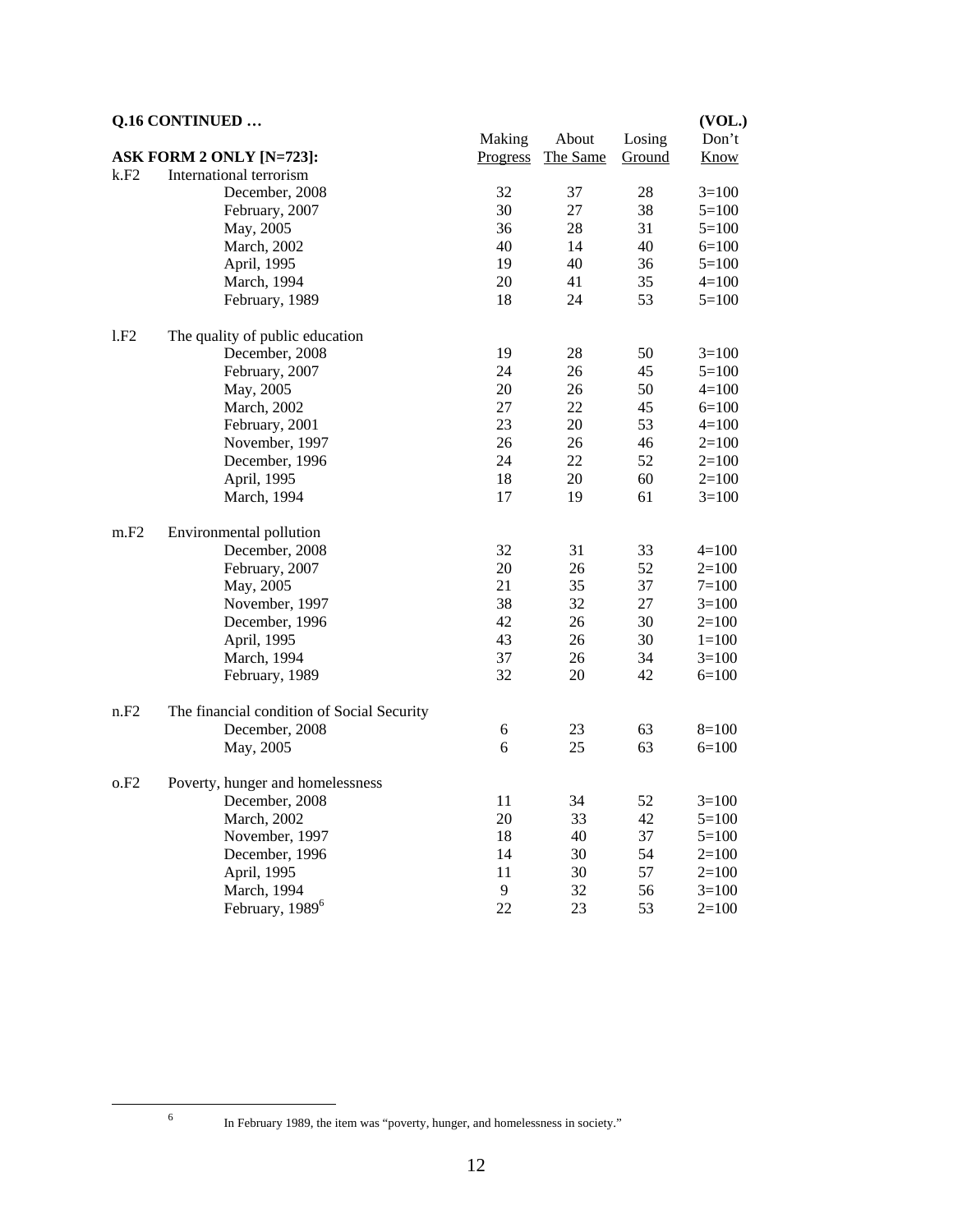|      | <b>Q.16 CONTINUED </b>            |                 |          |        | (VOL.)      |
|------|-----------------------------------|-----------------|----------|--------|-------------|
|      |                                   | Making          | About    | Losing | Don't       |
|      |                                   | <b>Progress</b> | The Same | Ground | <b>Know</b> |
| p.F2 | Crime                             |                 |          |        |             |
|      | December, 2008                    | 20              | 36       | 41     | $3=100$     |
|      | March, 2002                       | 27              | 34       | 35     | $4=100$     |
|      | February, 2001                    | 29              | 31       | 38     | $2=100$     |
|      | November, 1997                    | 24              | 30       | 44     | $2=100$     |
|      | December, 1996                    | 15              | 23       | 61     | $1 = 100$   |
|      | April, 1995                       | 9               | 13       | 77     | $1 = 100$   |
|      | March, 1994                       | $\tau$          | 15       | 77     | $1 = 100$   |
|      | February, 1989                    | 15              | 19       | 64     | $2=100$     |
| q.F2 | The cost of living                |                 |          |        |             |
|      | December, 2008                    | $\,$ 8 $\,$     | 20       | 69     | $3=100$     |
|      | April, 1995                       | 9               | 28       | 61     | $2=100$     |
|      | March, 1994                       | 8               | 32       | 59     | $1 = 100$   |
| r.F2 | Discrimination against minorities |                 |          |        |             |
|      | December, 2008                    | 53              | 28       | 15     | $4=100$     |
|      | April, 1995                       | 40              | 32       | 26     | $2=100$     |
|      | March, 1994                       | 38              | 32       | 25     | $5=100$     |
|      |                                   |                 |          |        |             |

Q.17 And thinking about **[INSERT ITEM; OBSERVE FORM SPLIT]**, do you think the U.S. is MAKING PROGRESS, LOSING GROUND, or are things are ABOUT THE SAME as they have been in the past?

| ASK FORM 1 ONLY $[N=766]$ :<br>The war in Iraq<br>a.F1     | <b>Making</b><br><b>Progress</b><br>36 | About<br>The Same Ground<br>34 | Losing<br>26 | (VOL.)<br>Don't<br><b>Know</b><br>$4=100$ |
|------------------------------------------------------------|----------------------------------------|--------------------------------|--------------|-------------------------------------------|
| ASK FORM 2 ONLY [N=723]:<br>The war in Afghanistan<br>b.F2 | 21                                     | 42.                            | 31           | $6=100$                                   |

### **NO QUESTION 18**

# **ASK ALL:**

# **ROTATE Q.19-Q.21/Q.22-Q.23 IN BLOCKS**

Thinking now about the nation's economy…

Q.19 How would you rate economic conditions in this country today… as excellent, good, only fair, or poor?

|                      |           |      |      |      | (VOL.)      |
|----------------------|-----------|------|------|------|-------------|
|                      |           |      | Only |      | Don't know/ |
|                      | Excellent | Good | Fair | Poor | Refused     |
| December, 2008       | ∗         |      | 33   | 59   | $1 = 100$   |
| November, 2008       |           | 6    | 28   | 64   | $1 = 100$   |
| Late October, 2008   | ∗         | 7    | 25   | 67   | $1 = 100$   |
| Early October, 2008  | 1         | 8    | 32   | 58   | $1 = 100$   |
| Late September, 2008 | ∗         | 7    | 27   | 65   | $1 = 100$   |
| July, 2008           |           | 9    | 39   | 50   | $1 = 100$   |
| April, 2008          |           | 10   | 33   | 56   | $* = 100$   |
| <b>March</b> , 2008  |           | 10   | 32   | 56   | $1 = 100$   |
| Early February, 2008 |           | 16   | 36   | 45   | $2=100$     |
| January, 2008        | 3         | 23   | 45   | 28   | $1 = 100$   |
|                      |           |      |      |      |             |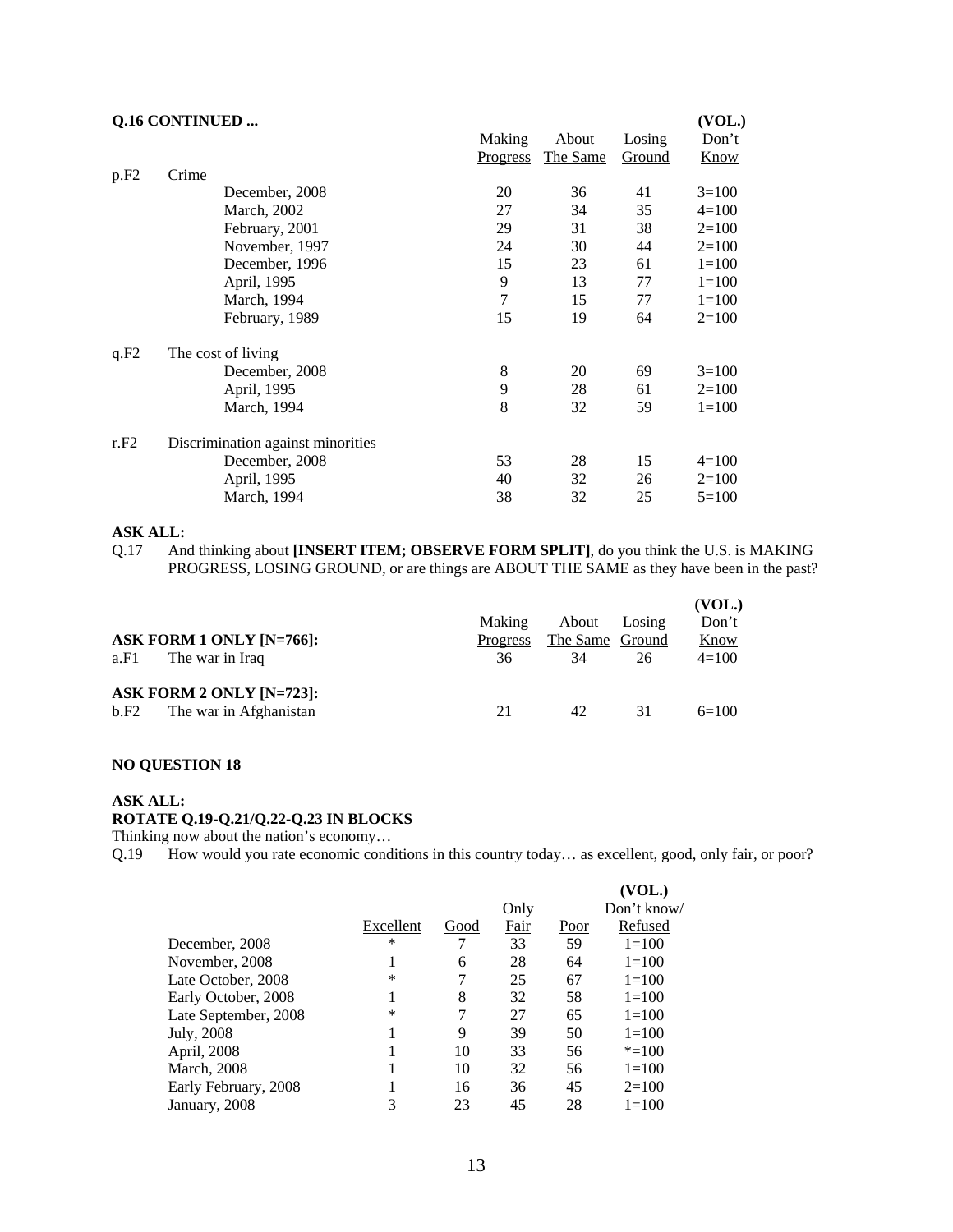| Q.19 CONTINUED             |                  |      |             |      | (VOL.)      |
|----------------------------|------------------|------|-------------|------|-------------|
|                            |                  |      | Only        |      | Don't know/ |
|                            | <b>Excellent</b> | Good | <b>Fair</b> | Poor | Refused     |
| November, 2007             | 3                | 20   | 44          | 32   | $1 = 100$   |
| September, 2007            | 3                | 23   | 43          | 29   | $2=100$     |
| June, 2007                 | 6                | 27   | 40          | 25   | $2=100$     |
| February, 2007             | 5                | 26   | 45          | 23   | $1 = 100$   |
| December, 2006             | 6                | 32   | 41          | 19   | $2=100$     |
| Early November, 2006 (RVs) | 9                | 35   | 37          | 17   | $2=100$     |
| Late October, 2006         | 6                | 27   | 40          | 25   | $2=100$     |
| September, 2006            | 5                | 32   | 41          | 20   | $2=100$     |
| March, 2006                | 4                | 29   | 44          | 22   | $1 = 100$   |
| January, 2006              | 4                | 30   | 45          | 19   | $2=100$     |
| Early October, 2005        | 2                | 23   | 45          | 29   | $1=100$     |
| Mid-September, 2005        | 3                | 28   | 44          | 24   | $1 = 100$   |
| Mid-May, 2005              | 3                | 29   | 47          | 20   | $1 = 100$   |
| January, 2005              | 3                | 36   | 45          | 15   | $1 = 100$   |
| December, 2004             | 3                | 33   | 43          | 20   | $1 = 100$   |
| Early November, 2004 (RVs) | 5                | 31   | 37          | 26   | $1=100$     |
| Mid-September, 2004        | 4                | 34   | 40          | 20   | $2=100$     |
| August, 2004               | 3                | 30   | 45          | 21   | $1 = 100$   |
| Late April, 2004           | 4                | 34   | 38          | 22   | $2=100$     |
| Late February, 2004        | 2                | 29   | 42          | 26   | $1=100$     |

# **ASK IF ECONOMIC CONDITIONS ONLY FAIR OR POOR (3,4 IN Q.19):**

Q.19a Do you think the U.S. economy is just having a few problems, is in a recession, or is in a depression?

|     |                                 |            | Late | Early | Late |      |       |
|-----|---------------------------------|------------|------|-------|------|------|-------|
|     |                                 | <b>Nov</b> | Oct  | Oct   | Sept | July | March |
|     |                                 | 2008       | 2008 | 2008  | 2008 | 2008 | 2008  |
|     | Excellent/Good                  |            |      | 9     |      | 10   | 11    |
| 92  | Only fair/Poor                  | 92         | 92   | 90    | 92   | 89   | 88    |
|     | Just having a few problems<br>6 | 11         | 12   | 11    | 12   | 14   | 14    |
|     | 64<br>In a recession            | 58         | 58   | 54    | 56   | 54   | 56    |
|     | In a depression<br>20           | 18         | 19   | 22    | 21   | 18   | 15    |
|     | Don't know/refused (VOL.)       | 5          | 3    | 3     | 3    | 3    |       |
|     | Don't know/Refused (VOL.)       |            |      |       |      |      |       |
| 100 |                                 | 100        | 100  | 100   | 100  | 100  | 100   |

# **NO QUESTION 20**

# **ASK ALL:**<br>Q.21 A y

A year from now, do you expect that economic conditions in the country as a whole will be better than they are at present, or worse, or just about the same as now?

|                     |               |       |      | (VOL.)      |
|---------------------|---------------|-------|------|-------------|
|                     |               |       |      | Don't Know/ |
|                     | <b>Better</b> | Worse | Same | Refused     |
| December, 2008      | 43            | 17    | 36   | $4=100$     |
| Early October, 2008 | 46            | 16    | 30   | $8=100$     |
| July, 2008          | 30            | 21    | 41   | $8=100$     |
| <b>March</b> , 2008 | 33            | 22    | 39   | $6=100$     |
| January, 2008       | 20            | 26    | 48   | $6=100$     |
| September, 2007     | 19            | 23    | 53   | $5=100$     |

7

<sup>7</sup> Earlier trends available from Gallup.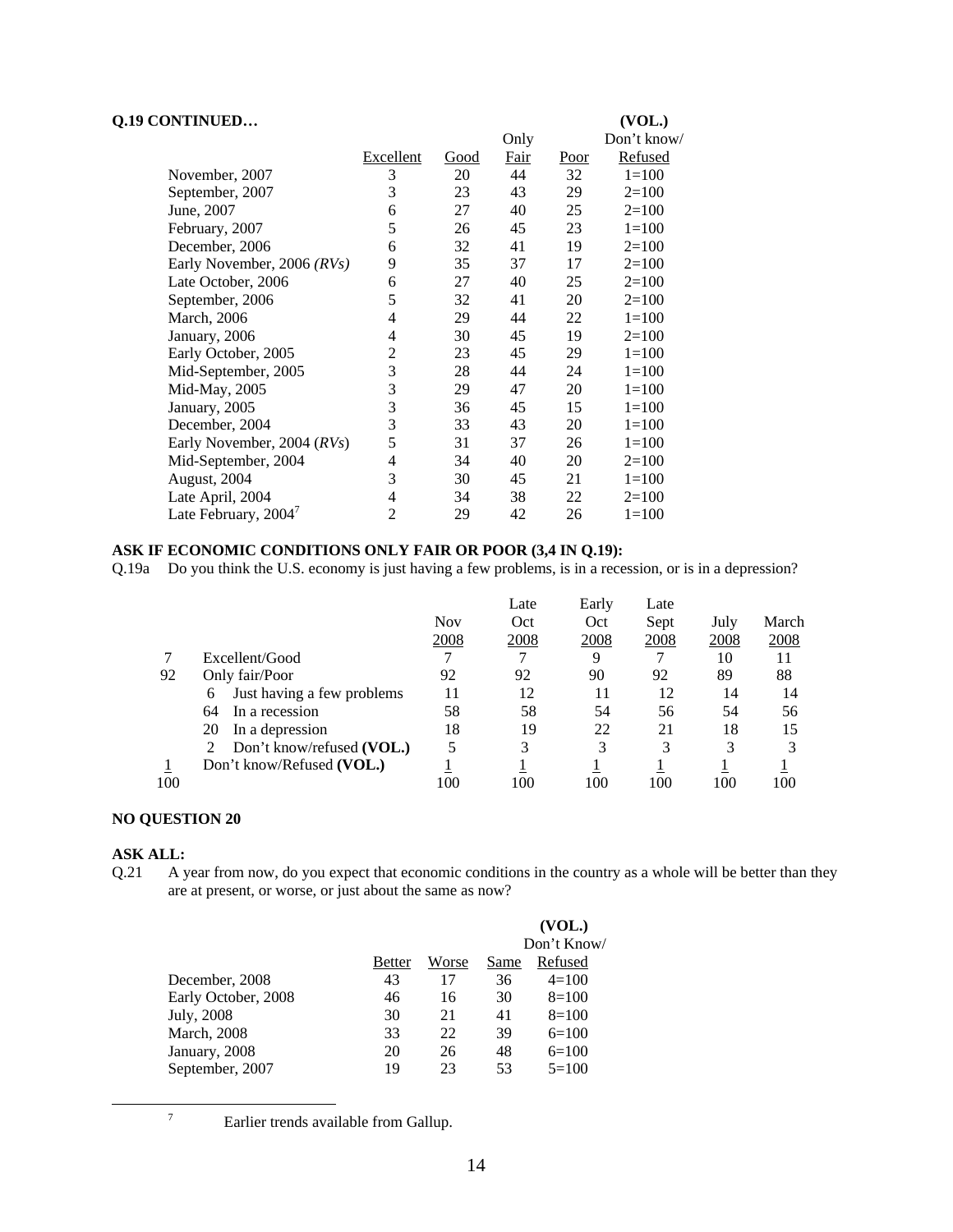#### **Q.21 CONTINUED… (VOL.)**

### Don't Know/ Better Worse Same Refused<br>16 24 55 5=100 June, 2007 16 24 55 February, 2007 17 20 58 5=100<br>December, 2006 22 18 56 4=100 December, 2006 22 18 56 September, 2006 16 25 55 4=100 January, 2006 20 22 55 3=100 Early October, 2005 20 32 45 3=100 Mid-September, 2005 18 37 43 2=100 Mid-May, 2005 18 24 55 3=100 Vanuary, 2005 27 18 52 3=100<br>August, 2004 36 9 47 8=100 August, 2004 36 9 47 8=100 Late February, 2004 39 12 41 8=100 September, 2003 37 17 43 3=100 May, 2003 43 19 35 3=100 Late March, 2003 33 33 23 37 7=100 January, 2003 30 20 44 6=100 January, 2002 44 17 36 3=100 January, 2001 *Newsweek* 18 33 44 5=100 June, 2000 15 24 55 6=100 Early October, 1998 *(RVs)* 16 22 57 5=100 Early September, 1998 18 17 61 4=100 May, 1990 18 31 45 6=100 February, 1989 25 22 49 4=100 September, 1988 *(RVs)* 24 16 51 9=100 May, 1988 24 20 46 10=100 January, 1988 22 26 45 7=100 January, 1984 *Newsweek (RVs)* 35 13 49 3=100

#### **ASK ALL:**

#### **ROTATE Q.19-Q.21/Q.22-Q.23 IN BLOCKS**

Now thinking about your own personal finances...

Q.22 How would you rate your own personal financial situation? Would you say you are in excellent shape, good shape, only fair shape or poor shape financially?

|                      |           |      |      |             | (VOL.)      |
|----------------------|-----------|------|------|-------------|-------------|
|                      |           |      | Only |             | Don't Know/ |
|                      | Excellent | Good | Fair | <u>Poor</u> | Refused     |
| December, 2008       | 6         | 32   | 40   | 21          | $1 = 100$   |
| Early October, 2008  | 6         | 35   | 40   | 18          | $1 = 100$   |
| July, 2008           | 9         | 33   | 37   | 19          | $2=100$     |
| April, 2008          | 8         | 35   | 39   | 16          | $2=100$     |
| <b>March</b> , 2008  | 8         | 39   | 34   | 17          | $2=100$     |
| Early February, 2008 | 9         | 36   | 37   | 16          | $2=100$     |
| January, 2008        | 10        | 39   | 34   | 15          | $2=100$     |
| November, 2007       | 9         | 41   | 34   | 15          | $1 = 100$   |
| September, 2007      | 10        | 38   | 34   | 16          | $2=100$     |
| February, 2007       | 8         | 41   | 36   | 14          | $1 = 100$   |
| December, 2006       | 8         | 40   | 35   | 16          | $1=100$     |
| Late October, 2006   | 9         | 40   | 33   | 16          | $2=100$     |
| <b>March</b> , 2006  | 9         | 39   | 36   | 15          | $1 = 100$   |
| January, 2006        | 7         | 39   | 37   | 15          | $2=100$     |
| Mid-May, 2005        | 7         | 37   | 39   | 16          | $1 = 100$   |
| January, 2005        | 10        | 41   | 34   | 14          | $1 = 100$   |
| August, 2004         | 9         | 42   | 34   | 14          | $1=100$     |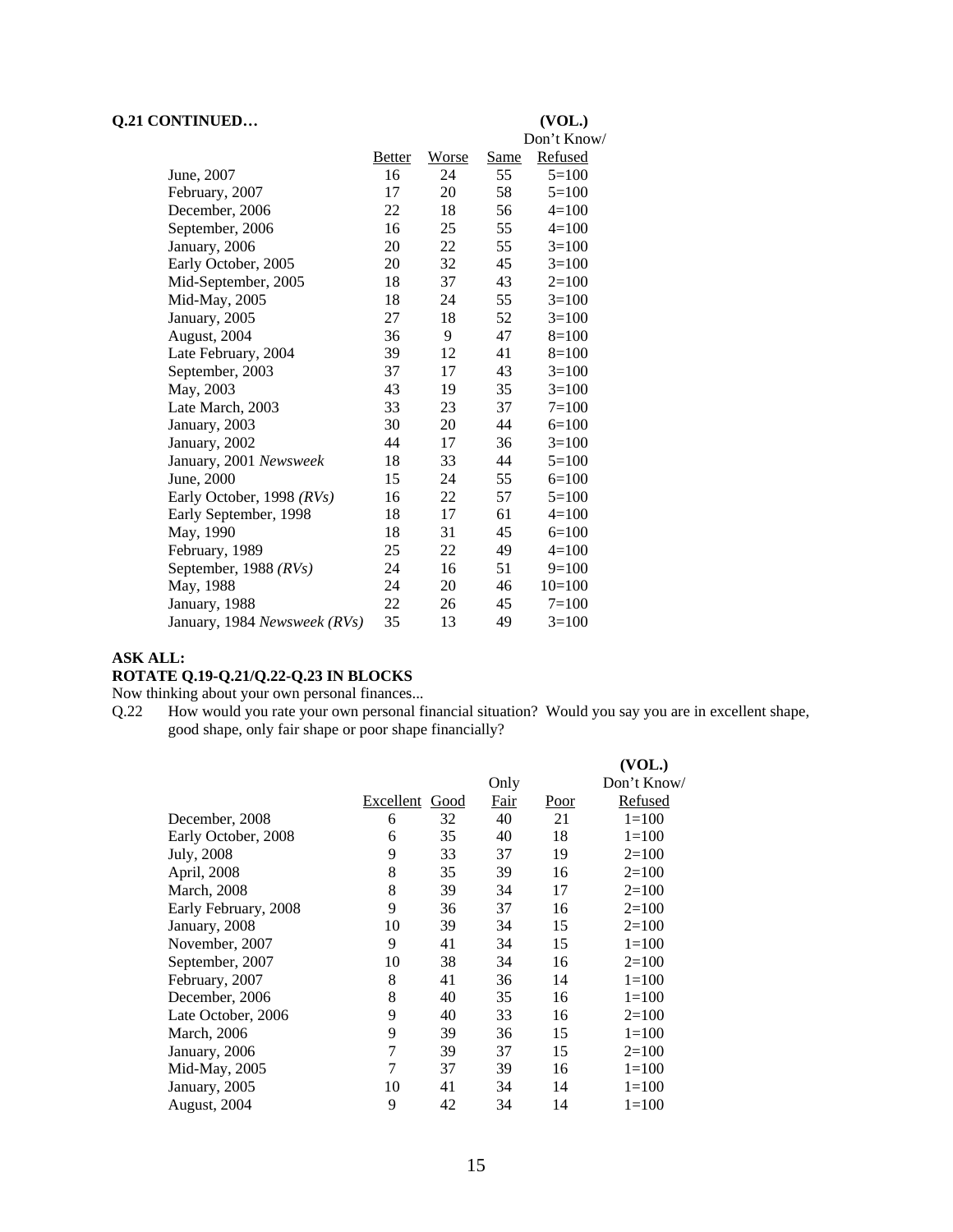| Q.22 CONTINUED          |                       |    | Only        |      | (VOL.)<br>Don't Know/ |
|-------------------------|-----------------------|----|-------------|------|-----------------------|
|                         | <b>Excellent</b> Good |    | <b>Fair</b> | Poor | <b>Refused</b>        |
| September, 2003         | 10                    | 38 | 36          | 15   | $1 = 100$             |
| Late March, 2003        | 10                    | 43 | 31          | 12   | $4=100$               |
| January, 2003           | 7                     | 38 | 39          | 15   | $1 = 100$             |
| Early October, 2002     | 7                     | 39 | 37          | 16   | $1 = 100$             |
| June, 2002              | 5                     | 40 | 37          | 16   | $2=100$               |
| Late September, 2001    | 7                     | 40 | 37          | 14   | $2=100$               |
| June, 2001              | 6                     | 38 | 39          | 16   | $1 = 100$             |
| June, 2000              | 9                     | 43 | 35          | 11   | $2=100$               |
| <b>August, 1999</b>     | 6                     | 43 | 41          | 9    | $1=100$               |
| May, 1997               | 7                     | 43 | 38          | 11   | $1=100$               |
| September, 1996 (RVs)   | 8                     | 47 | 34          | 10   | $1 = 100$             |
| February, 1995          | $\,8$                 | 39 | 38          | 14   | $1=100$               |
| March, 1994             | 5                     | 41 | 40          | 13   | $1=100$               |
| December, 1993          | 5                     | 34 | 45          | 15   | $1=100$               |
| January, 1993 U.S. News | 4                     | 33 | 46          | 16   | $1=100$               |
| October, 1992 U.S. News | 6                     | 34 | 40          | 19   | $1 = 100$             |
| August, 1992 U.S. News  | 5                     | 30 | 47          | 17   | $1=100$               |
| May, 1992 U.S. News     | 4                     | 35 | 45          | 15   | $1=100$               |
| January, 1992 U.S. News | $\overline{4}$        | 32 | 45          | 18   | $1 = 100$             |

**ASK ALL:**<br>Q.23 Ov Over the course of the next year, do you think the financial situation of you and your family will improve a lot, improve some, get a little worse or get a lot worse?

|                      |                |         |              |                |          | (VOL.)    |
|----------------------|----------------|---------|--------------|----------------|----------|-----------|
|                      |                |         |              |                | (VOL.)   | Don't     |
|                      | Improve        | Improve | Get a        | Get a lot      | Stay the | Know/     |
|                      | <u>a lot</u>   | some    | little worse | worse          | same     | Refused   |
| December, 2008       | 7              | 49      | 21           | 6              | 13       | $4 = 100$ |
| Early October, 2008  | $\,8\,$        | 51      | 20           | 6              | 9        | $6=100$   |
| July, 2008           | $\overline{7}$ | 44      | 21           | 7              | 14       | $7=100$   |
| <b>March</b> , 2008  | 10             | 45      | 20           | 7              | 13       | $5=100$   |
| January, 2008        | 11             | 49      | 16           | 6              | 14       | $4 = 100$ |
| September, 2007      | 10             | 52      | 14           | 4              | 16       | $4 = 100$ |
| February, 2007       | 11             | 52      | 12           | 3              | 19       | $3=100$   |
| December, 2006       | 10             | 57      | 13           | 3              | 14       | $3=100$   |
| January, 2006        | 10             | 51      | 14           | 5              | 16       | $4 = 100$ |
| Mid-May, 2005        | 10             | 51      | 15           | 5              | 15       | $4 = 100$ |
| January, 2005        | 10             | 54      | 14           | 4              | 15       | $3=100$   |
| August, 2004         | 13             | 57      | 9            | 3              | 12       | $6=100$   |
| September, 2003      | 11             | 53      | 15           | 4              | 14       | $3=100$   |
| Late March, 2003     | 12             | 51      | 15           | 4              | 11       | $7=100$   |
| January, 2003        | 9              | 51      | 18           | 5              | 13       | $4 = 100$ |
| Early October, 2002  | 10             | 54      | 13           | 5              | 12       | $6=100$   |
| June, 2002           | 11             | 55      | 15           | 4              | 11       | $4 = 100$ |
| January, 2002        | 12             | 53      | 15           | 5              | 11       | $4 = 100$ |
| Late September, 2001 | 9              | 46      | 16           | 4              | 17       | $8=100$   |
| June, 2001           | 11             | 52      | 15           | 4              | 14       | $4 = 100$ |
| January, 2001        | 11             | 46      | 18           | 9              | 12       | $4 = 100$ |
| January, 1999        | 17             | 55      | 7            | 3              | 14       | $4 = 100$ |
| May, 1997            | 12             | 56      | 10           | $\overline{c}$ | 17       | $3=100$   |
| February, 1995       | 11             | 53      | 13           | 3              | 17       | $3=100$   |
| March, 1994          | 10             | 57      | 11           | 3              | 16       | $3=100$   |
|                      |                |         |              |                |          |           |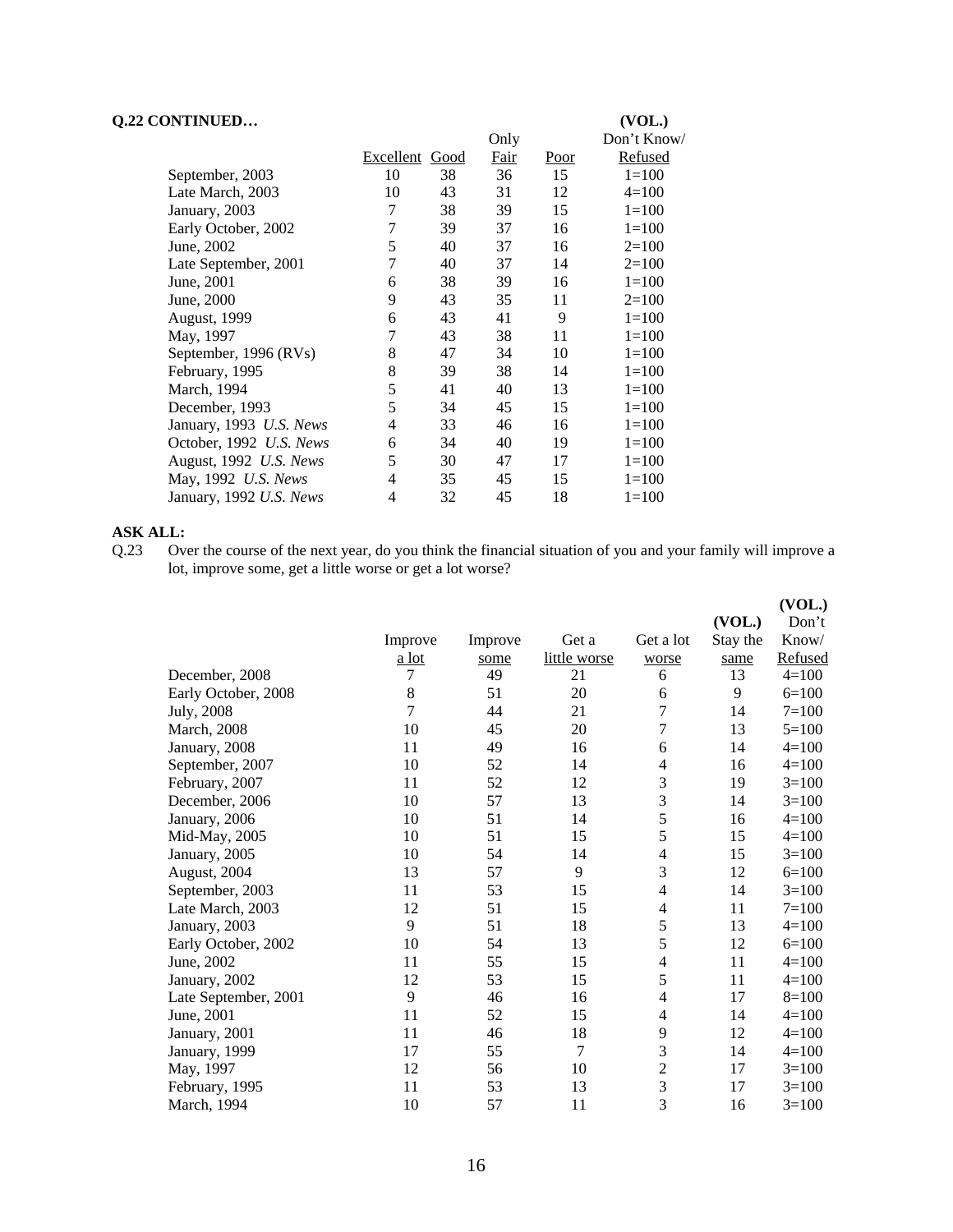|              |         |              |           |          | (VOL.)  |
|--------------|---------|--------------|-----------|----------|---------|
|              |         |              |           | (VOL.)   | Don't   |
| Improve      | Improve | Get a        | Get a lot | Stay the | Know/   |
| <u>a lot</u> | some    | little worse | worse     | same     | Refused |
| Q            | 51      | 14           |           | 15       | $8=100$ |
| 6            | 50      | 20           |           | 14       | $5=100$ |
|              | 49      | 22           | 4         | 13       | $4=100$ |
| Q            | 46      | 19           |           | 16       | $5=100$ |
|              |         |              |           |          |         |

- Q.24 Compared with others around the country, do you think current economic conditions are hurting you more, less, or about the same as most others?
	- 19 More<br>22 Less

22 Less<br>56 Abou

About the same

- 3 Don't know/Refused **(VOL.)**
- 100

# **ASK FORM 1 ONLY [N=766]:** Q.25 Next, I'd like to ask you

Next, I'd like to ask you a few questions about what you think will happen in the next year. First, do you think **[INSERT ITEM; RANDOMIZE]** will increase, decrease or stay about the same? How about **[NEXT ITEM]**?

|      |                |          |          |          | (VOL.)                 |
|------|----------------|----------|----------|----------|------------------------|
|      |                |          |          |          | Stay About Don't Know/ |
|      |                | Increase | Decrease | the Same | Refused                |
| a.F1 | Unemployment   |          |          |          |                        |
|      | December, 2008 | 63       | 17       | 18       | $2=100$                |
|      | February, 1989 | 32       | 20       | 43       | $5=100$                |
| b.F1 | Inflation      |          |          |          |                        |
|      | December, 2008 | 47       | 11       | 37       | $5=100$                |
|      | February, 1989 | 64       | 6        | 26       | $4=100$                |
| c.F1 | <b>Taxes</b>   |          |          |          |                        |
|      | December, 2008 | 55       | 10       | 32       | $3=100$                |
|      | February, 1989 | 76       | 3        | 19       | $2=100$                |
| d.F1 | Interest rates |          |          |          |                        |
|      | December, 2008 | 31       | 32       | 32       | $5=100$                |
|      | February, 1989 | 67       | 7        | 21       | $5=100$                |

**NO QUESTIONS 26-28**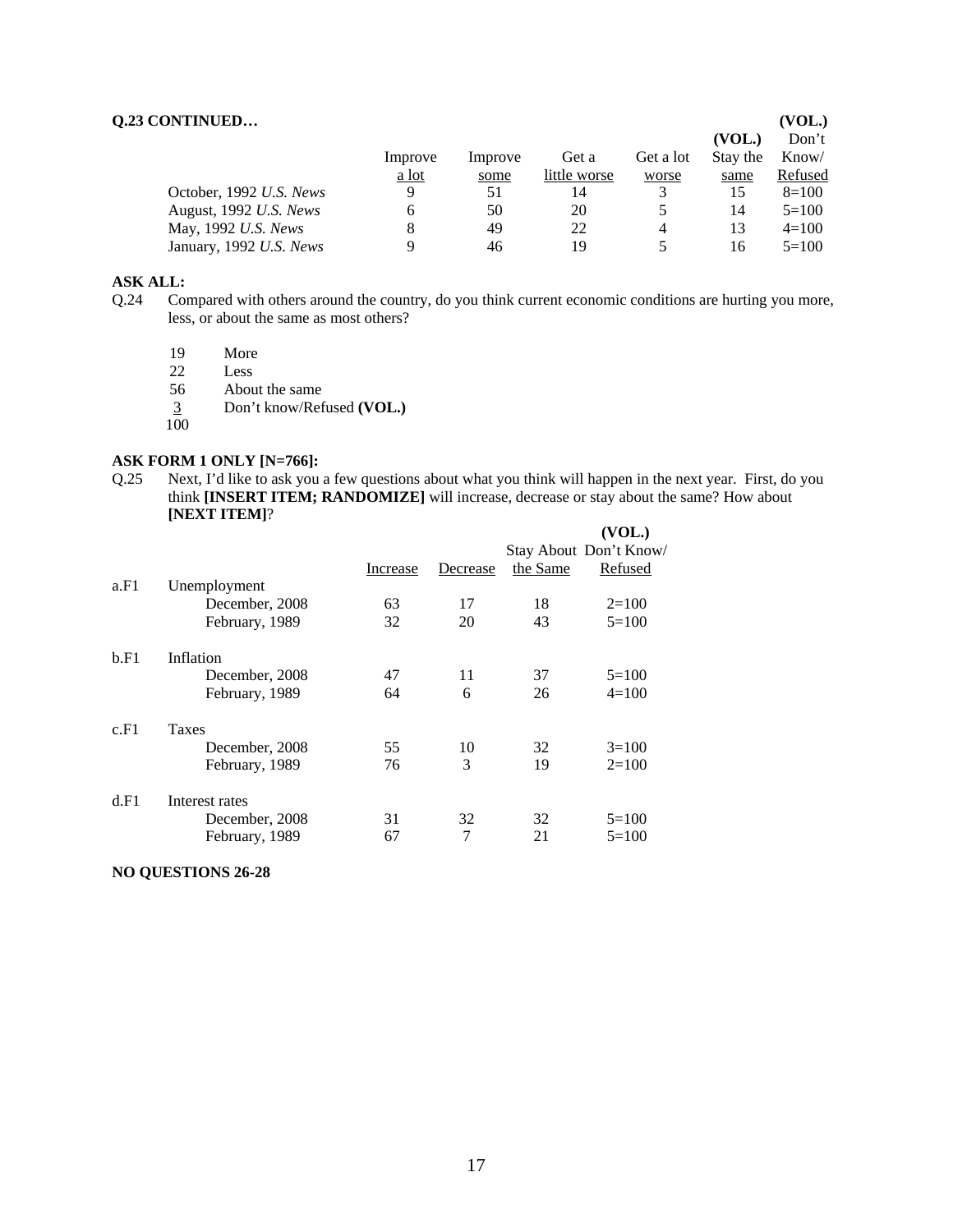- Q.29 In considering the financial difficulties of major banks and financial institutions, do you feel that it is a bad situation but the worst is behind us, or do you think the problem may get worse in the future?
	- 32 Worst is behind us
	- 62 Problem will get worse in the future
	- 6 Don't know/Refused **(VOL.)**
	- 100

## **TREND FOR COMPARISON:**

In considering the financial difficulties of the savings and loans institutions, do you feel that it is a bad situation but the worst is behind us, or do you think the problem may get worse in the future?

|                                      | May  | Feb       |
|--------------------------------------|------|-----------|
|                                      | 1990 | 1989      |
| Worst is behind us                   | 28   | 23        |
| Problem will get worse in the future | 59   | 64        |
| Don't know/Refused (VOL.)            | 13   | <u>13</u> |
|                                      | 100  | 100       |

# **ASK ALL:**

EMPLOY Are you now employed full-time, part-time or not employed?

| 50                            | Full-time                 |
|-------------------------------|---------------------------|
| 13                            | Part-time                 |
| 37                            | Not employed              |
| ∗<br>$\overline{\phantom{0}}$ | Don't know/Refused (VOL.) |
| 100                           |                           |

#### **IF NOT FULL TIME (2-9 IN EMPLOY) [N=796]:**

RETIRED Are you currently retired?

- 40 Yes
- 4 Yes, semi-retired or "still do some type of work" **(VOL.)**
- 56 No
- \* Don't know/Refused **(VOL.)**  100

#### **ASK ALL:**

Q.30 Over the past 12 months, has there been a time when you or someone in your household has been without a job and looking for work, or not?

|     |                           | Early Feb | May  |
|-----|---------------------------|-----------|------|
|     |                           | 2008      | 2005 |
| 35  | Yes                       | 28        | 31   |
| 65  | No                        | 71        | 69   |
| ∗   | Don't know/Refused (VOL.) |           | ∗    |
| 100 |                           | 100       | 100  |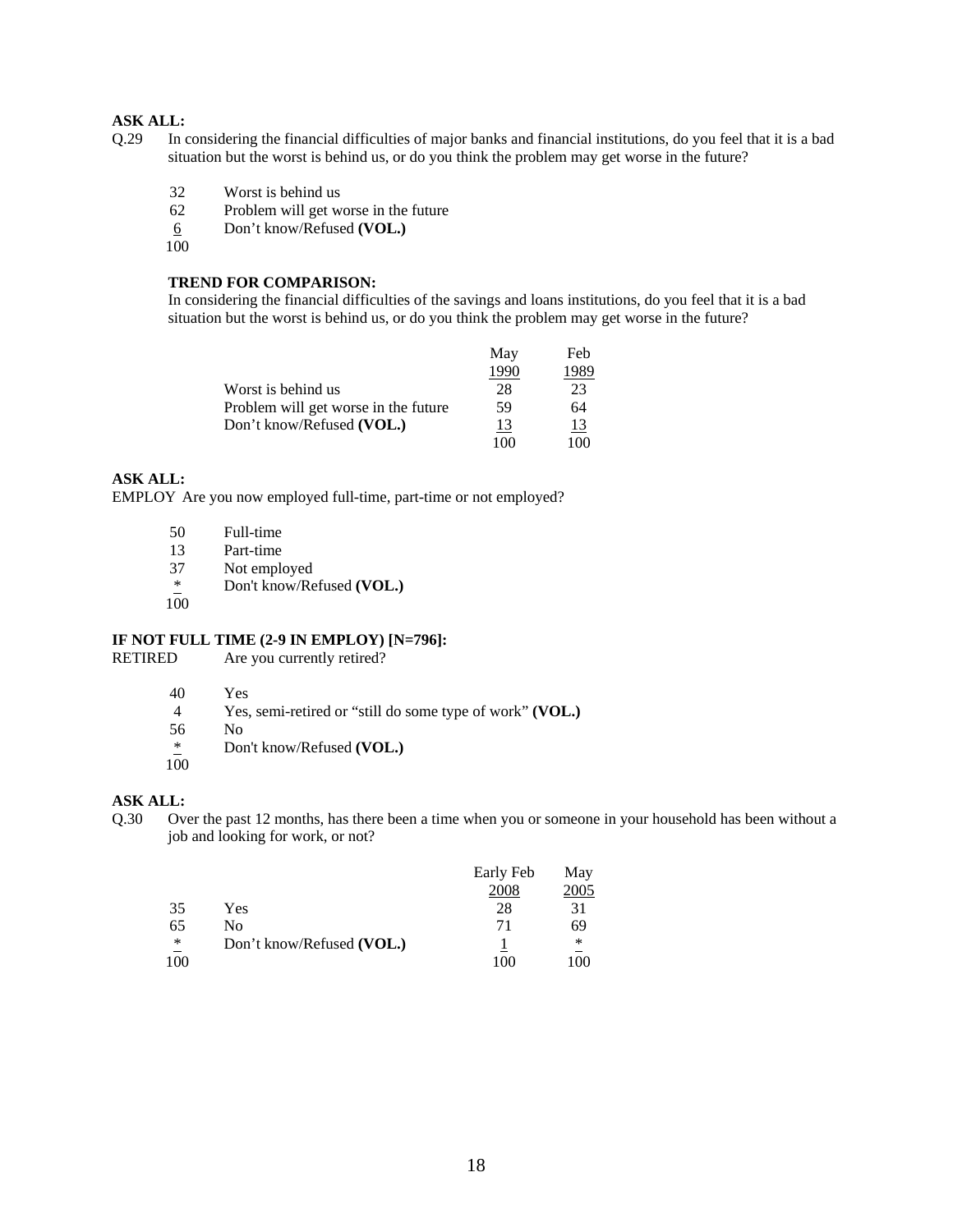# **ASK OF EMPLOYED ONLY (1 or 2 in EMPLOY) [N=881]:** Q.31 How would you rate the financial condition of the compa

Q.31 How would you rate the financial condition of the company or organization that employs you? Would you say it is in excellent financial shape, good shape, only fair shape or in poor shape?

|     |                           | Early | Early          |      | $-$ U.S. News & World Report $-$ |      |      |      |
|-----|---------------------------|-------|----------------|------|----------------------------------|------|------|------|
|     |                           | Oct   | Feb            | June | Oct                              | Aug  | May  | Jan  |
|     |                           | 2008  | 2008           | 2001 | 1992                             | 1992 | 1992 | 1992 |
| 20  | Excellent shape           | 22    | 30             | 31   | 27                               | 23   | 25   | 22   |
| 43  | Good shape                | 44    | 39             | 39   | 38                               | 40   | 40   | 39   |
| 27  | Only fair shape           | 25    | 21             | 20   | 23                               | 26   | 22   | 24   |
| 8   | Poor shape                |       | 6              |      | 10                               | 9    | 11   | 12   |
|     | Does not apply (VOL.)     | 2     | $\overline{c}$ | 2    | --                               |      | --   |      |
|     | Don't know/Refused (VOL.) |       | ◠              |      |                                  |      |      |      |
| 100 |                           | 100   | 100            | 100  | 100                              | 100  | 100  | 100  |

# **ASK ALL:**

Q.32 Thinking now about job opportunities where you live, would you say there are plenty of jobs available in your community or are jobs difficult to find?

|                                        |                |                   | (VOL.)             | (VOL.)    |
|----------------------------------------|----------------|-------------------|--------------------|-----------|
|                                        | Plenty of      | Jobs are          | Lots of some jobs, | DK/       |
|                                        | jobs available | difficult to find | few of others      | Refused   |
| December, 2008                         | 19             | 73                | 4                  | $4 = 100$ |
| Early October, 2008                    | 25             | 64                | 4                  | $7=100$   |
| July, 2008                             | 31             | 58                | 4                  | $7 = 100$ |
| April, 2008                            | 30             | 61                | 4                  | $5=100$   |
| Early February, 2008                   | 34             | 53                | 5                  | $8=100$   |
| November, 2007                         | 41             | 48                | 4                  | $7 = 100$ |
| September, 2007                        | 36             | 50                | 6                  | $8=100$   |
| June, 2007                             | 39             | 49                | 5                  | $7=100$   |
| February, 2007                         | 39             | 48                | 6                  | $7=100$   |
| December, 2006                         | 40             | 49                | 5                  | $6=100$   |
| March, 2006                            | 37             | 56                | 3                  | $4=100$   |
| January, 2006                          | 33             | 56                | 6                  | $5=100$   |
| Early October, 2005                    | 36             | 56                | $\overline{4}$     | $4 = 100$ |
| May, 2005                              | 30             | 60                | 6                  | $4=100$   |
| January, 2005                          | 32             | 58                | 5                  | $5=100$   |
| Mid-September, 2004                    | 31             | 52                | 6                  | $11=100$  |
| August, 2004                           | 34             | 55                | 4                  | $7=100$   |
| Late April, 2004                       | 30             | 57                | 4                  | $9=100$   |
| Late February, 2004                    | 31             | 59                | 5                  | $6=100$   |
| Mid-January, 2004                      | 27             | 60                | 6                  | $7=100$   |
| October, 2003                          | 24             | 66                | 5                  | $5=100$   |
| June, 2002                             | 31             | 59                | $\overline{4}$     | $6=100$   |
| June, 2001                             | 42             | 44                | 8                  | $6=100$   |
| August, 1992 U.S. News & World Report  | 15             | 76                | 6                  | $3=100$   |
| May, 1992 U.S. News & World Report     | 16             | 77                | 4                  | $3=100$   |
| January, 1992 U.S. News & World Report | 12             | 79                | 6                  | $3=100$   |
|                                        |                |                   |                    |           |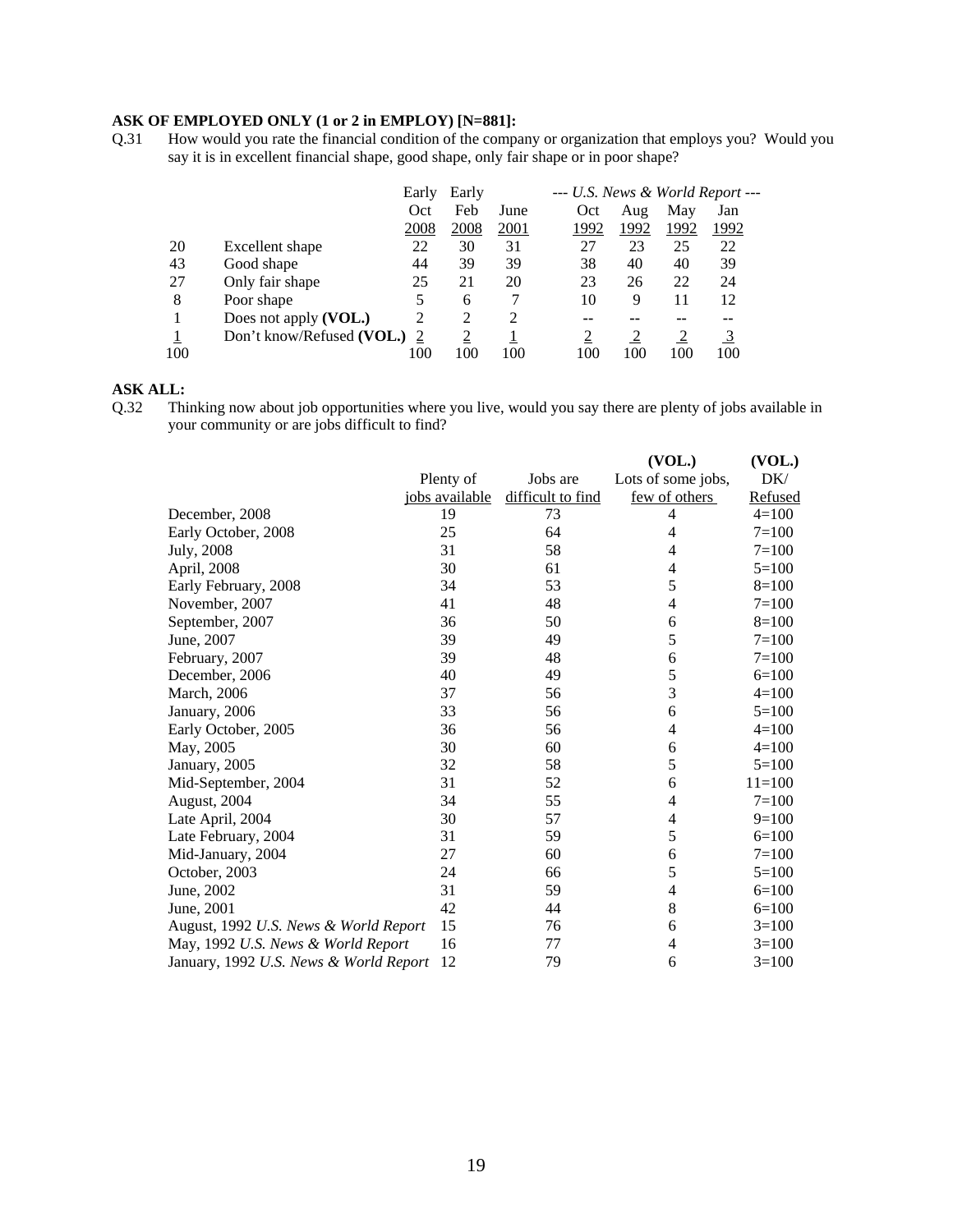# **ASK IF EMPLOYED FULL OR PART TIME (1,2 IN EMPLOY) [N=881]:**

Q.33 And what about the job opportunities available to you? Do you think there are plenty of jobs in your line of work available in your community, or are jobs in your line of work difficult to find?

|     |                                           |       | U.S. News &  |
|-----|-------------------------------------------|-------|--------------|
|     |                                           | Early | World Report |
|     |                                           | Feb   | May          |
|     |                                           | 2008  | 1992         |
| 38  | Plenty of jobs available                  | 48    | 32           |
| 56  | Jobs are difficult to find                | 46    | 63           |
| 2   | Lots of some jobs, few of others $(VOL.)$ | 3     |              |
| 4   | Don't know/Refused (VOL.)                 |       | <u>3</u>     |
| 100 |                                           | 100   | 100          |

#### **NO QUESTIONS 34-35**

#### **ASK ALL:**

Q.36 What's your impression about the real estate market in your area? Over the past year, have home prices in your area gone up a lot, gone up a little, gone down a little, or gone down a lot?

|     |                              | Early Oct | July | Early Feb | Sept        |
|-----|------------------------------|-----------|------|-----------|-------------|
|     |                              | 2008      | 2008 | 2008      | <u>2007</u> |
| 11  | Gone up a lot                | 19        | 20   | 28        | 28          |
| 11  | Gone up a little             | 14        | 13   | 18        | 22          |
| 33  | Gone down a little           | 29        | 32   | 23        | 25          |
| 34  | Gone down a lot              | 25        | 24   | 18        | 15          |
| 5   | Stayed about the same (VOL.) | 4         |      | 3         | 3           |
| 6   | Don't know/Refused (VOL.)    | 9         | 6    | 10        |             |
| 100 |                              | 100       | 100  | 100       | 100         |

#### **NO QUESTIONS 37-38**

#### **ASK ALL:**

Q.39 In general, how easy is it for you to afford the things in life that you want — very easy, easy, difficult or very difficult?

|                |                       |       |             |      |             | U.S. News &         |
|----------------|-----------------------|-------|-------------|------|-------------|---------------------|
|                |                       | Early | Early       |      |             | <b>World Report</b> |
|                |                       | Oct   | Feb         | June | June        | Jan                 |
|                |                       | 2008  | <u>2008</u> | 2002 | <u>2001</u> | 1992                |
| 6              | Very Easy             | 8     | 9           |      |             | 4                   |
| 37             | Easy                  | 41    | 43          | 44   | 43          | 35                  |
| 40             | Difficult             | 37    | 33          | 37   | 36          | 46                  |
| 15             | Very Difficult        | 11    | 12          | 11   | 12          | 12                  |
| $\overline{2}$ | Don't Know/Ref (VOL.) |       | 3           |      | <u>2</u>    | $\overline{3}$      |
| 100            |                       | 100   | 100         | 100  | 100         | 100                 |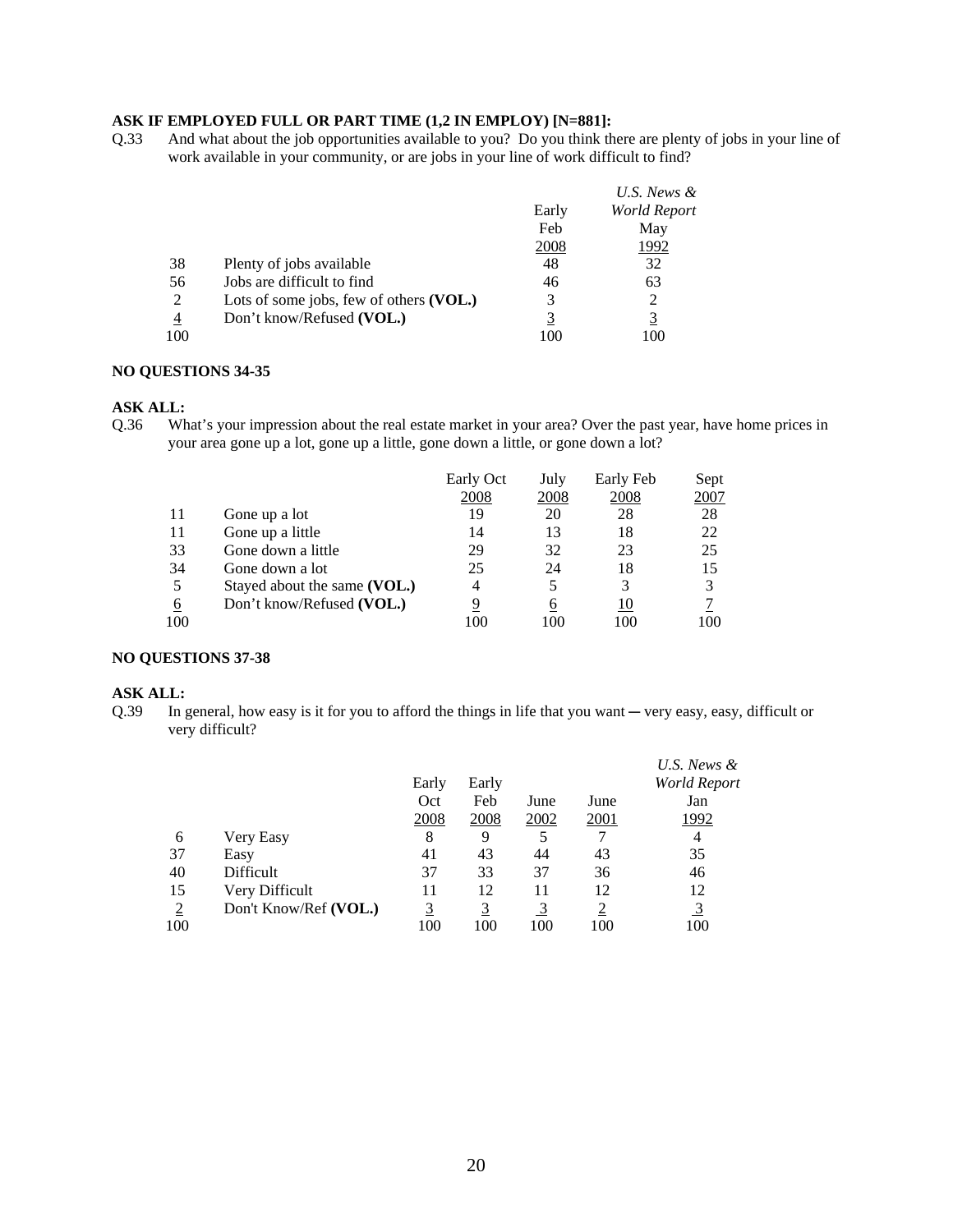Q.40 How easy or difficult is it for you and your family to afford **[INSERT ITEM; RANDOMIZE]** – very easy, easy, difficult or very difficult? How about **[NEXT ITEM]**?<sup>8</sup>

|                                                         |                      |                          |      |           |                |                          | (VOL.)      |
|---------------------------------------------------------|----------------------|--------------------------|------|-----------|----------------|--------------------------|-------------|
|                                                         |                      | Very                     |      |           | Very           |                          | Don't know/ |
|                                                         |                      | easy                     | Easy | Difficult | difficult      | N/A                      | Refused     |
| Food<br>a.                                              |                      |                          |      |           |                |                          |             |
|                                                         | December, 2008       | 9                        | 60   | 25        | 4              | ∗                        | $2=100$     |
|                                                         | July, 2008           | 10                       | 50   | 30        | $\,8\,$        | *                        | $2=100$     |
|                                                         | Early February, 2008 | 14                       | 57   | 22        | 5              | *                        | $2=100$     |
| U.S. News & World Report:                               | August, 1992         | 11                       | 65   | 18        | $\mathfrak s$  | *                        | $1 = 100$   |
| U.S. News & World Report:                               | May, 1992            | 12                       | 66   | 18        | $\mathfrak{Z}$ | *                        | $1 = 100$   |
| U.S. News & World Report:                               | January, 1992        | 7                        | 68   | 21        | 3              | $\ast$                   | $1 = 100$   |
| Health care<br>b.                                       |                      |                          |      |           |                |                          |             |
|                                                         | December, 2008       | 7                        | 44   | 29        | 16             | 1                        | $3=100$     |
|                                                         | July, 2008           | 9                        | 40   | 30        | 16             | 2                        | $3=100$     |
|                                                         | Early February, 2008 | 11                       | 39   | 29        | 16             | 3                        | $2=100$     |
| U.S. News & World Report:                               | August, 1992         | 7                        | 39   | 32        | 19             | $\boldsymbol{2}$         | $1 = 100$   |
| U.S. News & World Report:                               | May, 1992            | 10                       | 42   | 29        | 15             | 3                        | $1 = 100$   |
| U.S. News & World Report:                               | January, 1992        | 6                        | 43   | 29        | 16             | $\overline{4}$           | $2=100$     |
|                                                         |                      |                          |      |           |                |                          |             |
| Taxes<br>c.                                             | December, 2008       |                          | 38   |           |                |                          |             |
|                                                         |                      | 3                        |      | 41        | 11             | 3                        | $4=100$     |
|                                                         | July, 2008           | 5                        | 35   | 40        | 12             | 3                        | $5=100$     |
|                                                         | Early February, 2008 | 6                        | 36   | 37        | 14             | 3                        | $4=100$     |
| U.S. News & World Report:                               | August 1992          | 3                        | 32   | 43        | 17             | 3                        | $2=100$     |
| U.S. News & World Report:                               | May 1992             | 4                        | 30   | 46        | 15             | 3                        | $2=100$     |
| U.S. News & World Report:                               | January 1992         | 2                        | 33   | 45        | 13             | $\overline{\mathcal{L}}$ | $3=100$     |
| Savings for retirement<br>d.                            |                      |                          |      |           |                |                          |             |
|                                                         | December, 2008       | 2                        | 23   | 39        | 25             | 8                        | $3=100$     |
|                                                         | July, 2008           | 5                        | 23   | 37        | 22             | 10                       | $3=100$     |
|                                                         | Early February, 2008 | 5                        | 28   | 34        | 22             | 8                        | $3=100$     |
| U.S. News & World Report:                               | August 1992          | 3                        | 22   | 36        | 29             | 9                        | $1 = 100$   |
| U.S. News & World Report:                               | May 1992             | $\sqrt{2}$               | 21   | 38        | 24             | 13                       | $2=100$     |
| U.S. News & World Report:                               | January 1992         | $\overline{c}$           | 22   | 37        | 23             | 14                       | $2=100$     |
| Your home heating and electric bills <sup>9</sup><br>e. |                      |                          |      |           |                |                          |             |
|                                                         | December, 2008       | 7                        | 46   | 32        | 10             | $\overline{c}$           | $3=100$     |
|                                                         | July, 2008           | 6                        | 41   | 38        | 11             | 1                        | $3=100$     |
|                                                         | Early February, 2008 | 8                        | 44   | 33        | 11             | $\overline{2}$           | $2=100$     |
| U.S. News & World Report:                               | August 1992          | 7                        | 54   | 29        | $8\,$          | 1                        | $1 = 100$   |
| U.S. News & World Report:                               | May 1992             | 9                        | 54   | 28        | 6              | $\mathbf{1}$             | $2=100$     |
| U.S. News & World Report:                               | January 1992         | 4                        | 55   | 31        | $\tau$         | $\mathbf{1}$             | $2=100$     |
|                                                         |                      |                          |      |           |                |                          |             |
| Gasoline<br>f.                                          | December, 2008       | 10                       | 57   | 21        | 6              | 5                        | $1 = 100$   |
|                                                         | July, 2008           | $\overline{\mathcal{A}}$ | 23   | 42        | 26             | 3                        | $2=100$     |
|                                                         | Early February, 2008 | 5                        | 30   | 38        | 22             | 3                        | $2=100$     |
|                                                         |                      |                          |      |           |                |                          |             |

# **NO QUESTIONS 41-45**

 $\frac{1}{8}$ 

In 1992, the question was worded: "How easy is it for you and your family to afford" the items.<br>9

In 1992, category was "Heating oil, gas and electric."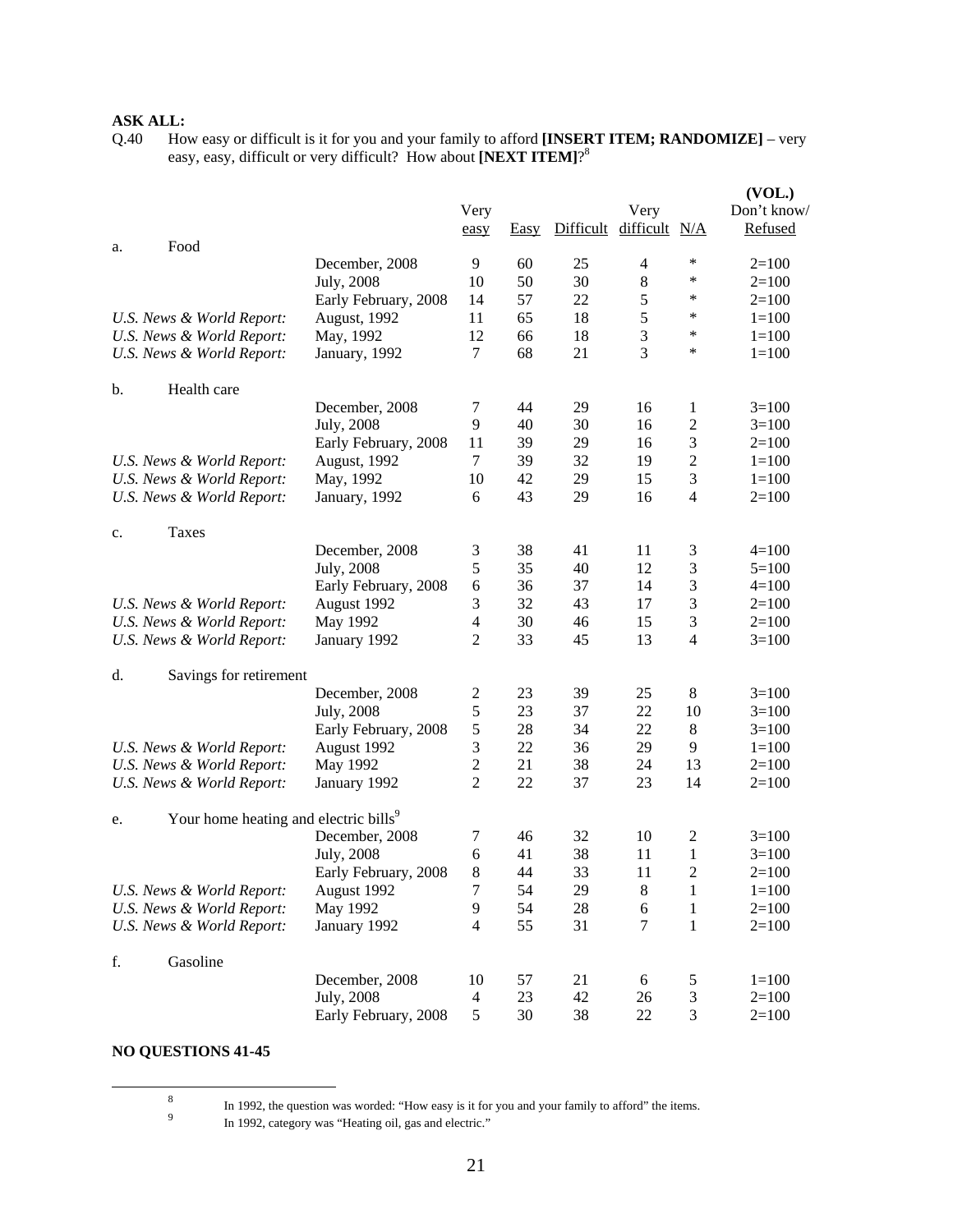Q.46 Some people think that the federal government cannot fix the economy so easily these days because the U.S. is part of a global economy. Others believe that the government still has the power to fix the economy. Which of these comes closer to your view?

|     |                                              | Early Oct | July |
|-----|----------------------------------------------|-----------|------|
|     |                                              | 2008      | 2008 |
| 35  | The government can't fix it so easily        | 37        | 26   |
| 59  | The government still has the power to fix it | 56        | 68   |
| 6   | Don't know/Refused (VOL.)                    |           |      |
| 100 |                                              |           | 100  |

# **ASK ALL:**

Q.47 As you think about your OWN financial situation, which of the following economic issues worries you MOST right now? **[READ AND RANDOMIZE]**

|                |                                       | Early Oct | March          |
|----------------|---------------------------------------|-----------|----------------|
|                |                                       | 2008      | 2008           |
| 31             | Rising prices                         | 38        | 49             |
| 29             | Problems in the financial markets     | 31        | 14             |
| 26             | The job situation                     | 18        | 19             |
| 9              | Declining real estate values          | 8         | 12             |
|                | Other (VOL.)                          | 2         |                |
| 2              | None / not worried about any $(VOL.)$ |           |                |
| $\overline{2}$ | Don't know/Refused (VOL.)             |           | $\overline{2}$ |
| 100            |                                       | 100       |                |

#### **NO QUESTIONS 48-49**

**ASK ALL:**<br>Q.50 As As you may know, the government is investing billions of dollars to try to keep financial institutions and markets secure. Do you think this is the right thing or the wrong thing for the government to be doing?

|     |                           | $-NII-$   |           |             | -NII-                |
|-----|---------------------------|-----------|-----------|-------------|----------------------|
|     |                           | Nov 14-17 | Mid Oct   |             | Late Sept Sept 19-22 |
|     |                           | 2008      | 2008      | $2008^{10}$ | 2008                 |
| 47  | Right thing               | 40        | 47        | 45          | 57                   |
| 43  | Wrong thing               | 43        | 37        | 38          | 30                   |
| 10  | Don't know/Refused (VOL.) |           | <u>16</u> |             | <u>13</u>            |
| 100 |                           | 100       | 100       | 100         | 100                  |

# **ASKED OF FIRST-NIGHT RESPONDENTS ONLY; RESULTS USED FOR QUALITATIVE PURPOSES ASK FORM 1 ONLY IF ANSWER GIVEN (1,2 IN Q.50F1):**

Q.51F1 What's the main reason you think this is the **[INSERT ANSWER FROM Q.50F1]** to do? **[OPEN END; DO NOT PROBE FOR MULTIPLE RESPONSES]**

Q.51F1 RESULTS NOT SHOWN; USED FOR QUALITATIVE PURPOSES ONLY.

 <sup>10</sup> In Late September 2008 and in the Sept. 19-22 *News Interest Index* the question was worded, "As you may know, the government is potentially investing billions to try to keep financial institutions and markets secure. Do you think this is the right thing or the wrong thing for the government to be doing?" In Late September 2008, an experiment testing the word "committing" instead of "investing" showed no difference in the results. Results for the two versions have been combined.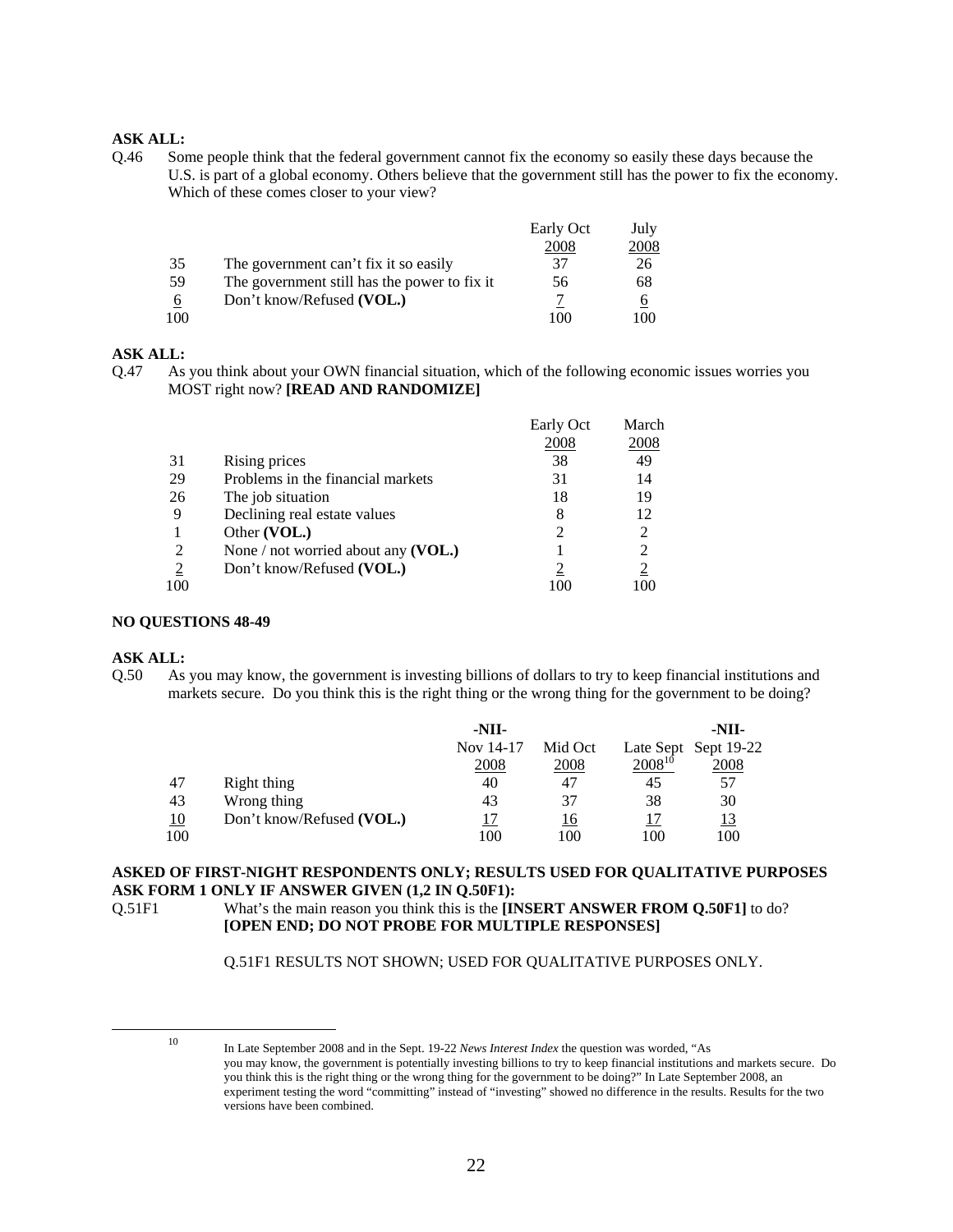# **NO QUESTION 52**

#### **ASK ALL:**

Q.53 As you may know, the government is considering several other proposals to address economic problems facing the nation. Do you think it is the right thing or the wrong thing for the government to spend billions of dollars **[INSERT ITEM; RANDOMIZE]**?

|    |                                                                                          | Right<br>thing | thing | (VOL.)<br>Wrong Don't Know/<br>Refused |
|----|------------------------------------------------------------------------------------------|----------------|-------|----------------------------------------|
| a. | To substantially increase spending on roads, bridges, and<br>other public works projects | 70             | 24    | $6=100$                                |
| b. | To help homeowners facing foreclosure on mortgages<br>they cannot afford                 | 49             | 43    | $8=100$                                |
| c. | In loans to General Motors, Ford and Chrysler<br>to keep them in business                | 39             | 54    | $7 = 100$                              |

# **ASKED OF FIRST NIGHT RESPONDENTS ONLY; RESULTS USED FOR QUALITATIVE PURPOSES ASK FORM 2 ONLY IF ANSWER GIVEN (1,2 IN Q.53c):**

Q.54F2 Thinking about the government giving loans to General Motors, Ford and Chrysler, what's the main reason you think this is the **[INSERT ANSWER FROM Q.53c]** to do? **[OPEN END; DO NOT PROBE FOR MULTIPLE RESPONSES]** 

Q.54F2 RESULTS NOT SHOWN; USED FOR QUALITATIVE PURPOSES ONLY.

### **NO QUESTIONS 55-57**

#### On another subject...

#### **ASK FORM 1 ONLY [N=766]:**

Q.58F1 Do you approve or disapprove of the job President-elect Obama has done so far in explaining his policies and plans for the future to the American people?

|            |                           |             |                | Gallup      |
|------------|---------------------------|-------------|----------------|-------------|
|            |                           | <b>Bush</b> | <b>Clinton</b> | <b>Bush</b> |
|            |                           | Jan         | Jan            | March       |
|            |                           | 2001        | 1993           | 1989        |
| 72         | Approve                   | 50          | 62             | 65          |
| 18         | Disapprove                | 36          | 24             | 28          |
| <u> 10</u> | Don't know/Refused (VOL.) | 14          | 14             |             |
| 100        |                           | 100         | 100            | 100         |

#### **NO QUESTION 59**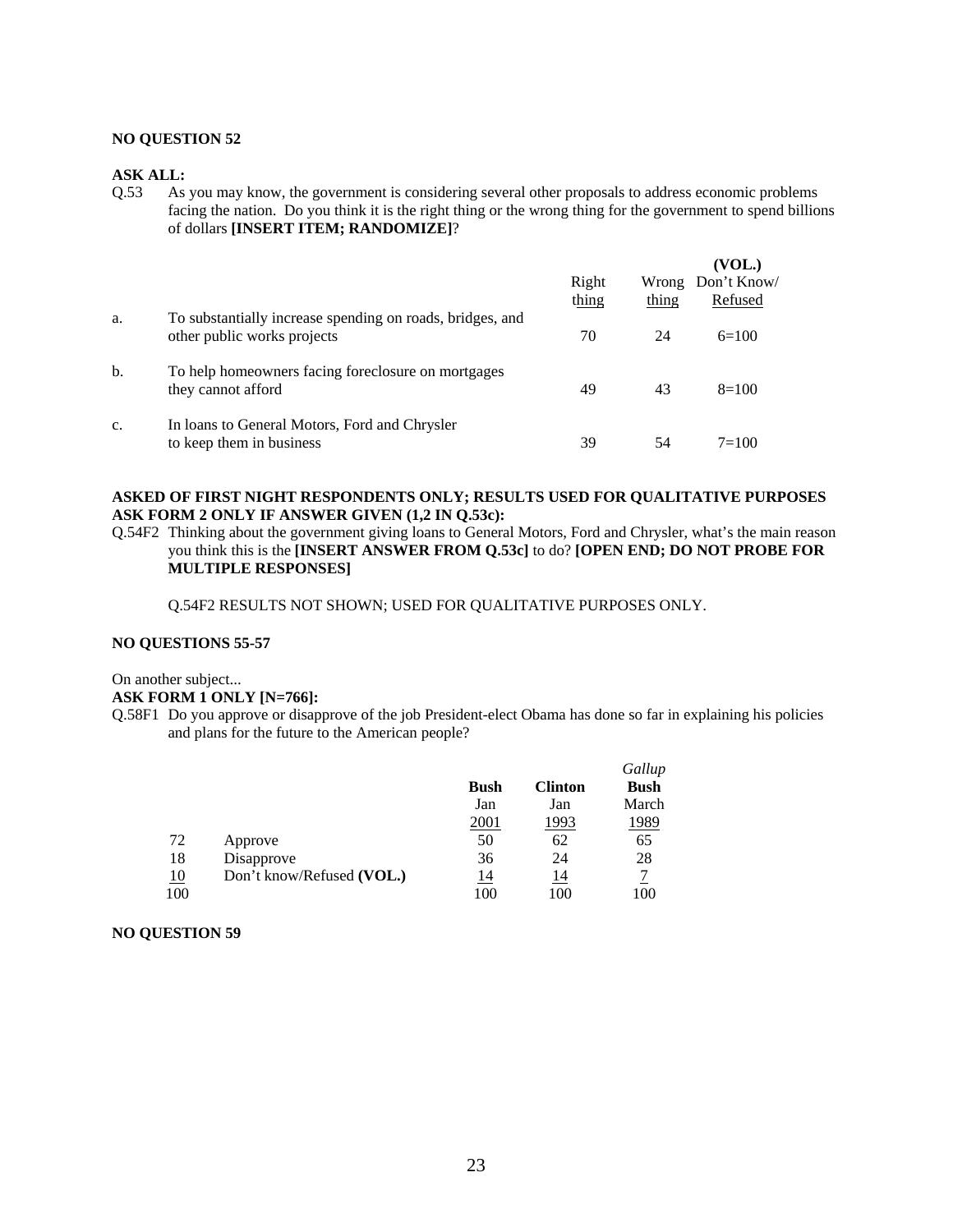# **ASK FORM 1 ONLY [N=766]:**

Q.60F1 So far, would you say you approve or disapprove of Barack Obama's cabinet choices and other high level appointments?

|           |                           |             |                |             | <b>TREND FOR</b>  |                |
|-----------|---------------------------|-------------|----------------|-------------|-------------------|----------------|
|           |                           |             | U.S. News &    |             | <b>COMPARISON</b> |                |
|           |                           |             | World Report   | ABC         | <b>Harris</b>     |                |
|           |                           | <b>Bush</b> | <b>Clinton</b> | <b>Bush</b> | Reagan            |                |
|           |                           | Jan         | Jan            | Jan         | Jan               |                |
|           |                           | 2001        | 1993           | 1989        | $1981^{11}$       |                |
| 71        | Approve                   | 58          | 64             | 59          | 52                | Excellent/Good |
| 17        | Disapprove                | 16          | 15             | 15          | 34                | Only fair/Poor |
| <u>12</u> | Don't know/Refused (VOL.) | 26          | <u>21</u>      | <u>26</u>   | <u> 14</u>        | Don't know     |
| 100       |                           | 100         | 100            | 100         | 100               |                |

## **ASK FORM 2 ONLY [N=723]:**

Q.61F2 Do you think Barack Obama has done an excellent, good, only fair, or poor job of explaining how he would handle the current problems with financial institutions and markets?

|    |                           | <b>RVs</b>     |
|----|---------------------------|----------------|
|    |                           | Early Oct 2008 |
| 19 | Excellent                 | 13             |
| 38 | Good                      | 35             |
| 21 | Only fair                 | 31             |
| 12 | Poor                      | 16             |
| 10 | Don't know/Refused (VOL.) |                |
|    |                           |                |

#### **ASK FORM 2 ONLY [N=723]:**

Q.62F2 What's your opinion of the cabinet choices and other high level appointments Barack Obama has made so far... Do you think they are too liberal, too conservative, or about right?

|     |                           |             | <b>TREND FOR COMPARISON</b> |
|-----|---------------------------|-------------|-----------------------------|
|     |                           | <b>Bush</b> |                             |
|     |                           | Jan 2001    |                             |
| 15  | Too liberal               | 21          | Too conservative            |
| 3   | Too conservative          |             | Too moderate                |
| 68  | About right               | 50          | About right                 |
| 14  | Don't know/Refused (VOL.) | 22          | Don't know/Refused (VOL.)   |
| 100 |                           | 100         |                             |

#### **NO QUESTIONS 63-64**

 <sup>11</sup> In 1981, the question was worded: "Now let me ask you about President-elect Reagan's Cabinet appointments. How would you rate his appointment of... the cabinet as a whole? Would you say it was an excellent, pretty good, only fair or poor appointment?"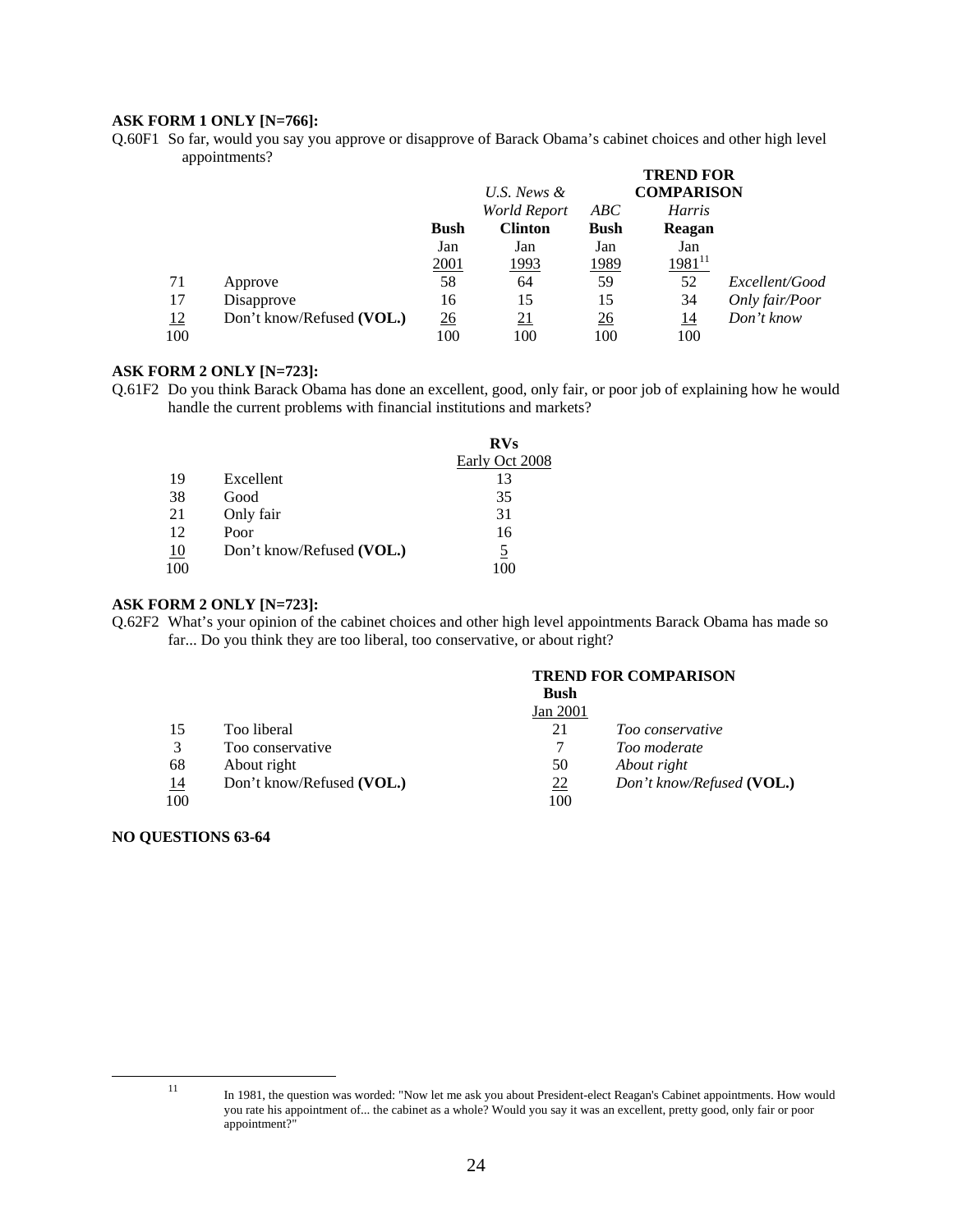Q.65 Do you think it's a good thing or a bad thing that many of Barack Obama's top advisors worked in the Clinton administration?

|     |                               | <b>Bush</b>     |
|-----|-------------------------------|-----------------|
|     |                               | 112<br>Jan 2001 |
| 63  | Good thing                    | 56              |
| 22  | Bad thing                     | 29              |
|     | Neither/Doesn't matter (VOL.) | n/a             |
| 8   | Don't know/Refused (VOL.)     | 15              |
| 100 |                               | 100             |

On another subject…

#### **ASK FORM 1 ONLY [N=766]:**

Q.66 As a result of what's been happening with the economy lately, have you **[INSERT ITEM; RANDOMIZE]** or not? **[REPEAT AS NECESSARY:** As a result of what's been happening with the economy lately,] Have you **[NEXT ITEM]** or not? [**IF RESPONDENT SAYS THIS DOES NOT APPLY, CODE AS NO]**<sup>13</sup>

|      |                                                  |       |                           | (VOL.)      |
|------|--------------------------------------------------|-------|---------------------------|-------------|
|      |                                                  |       |                           | Don't know/ |
|      |                                                  | $Yes$ | $\underline{\mathrm{No}}$ | Refused     |
| a.F1 | Delayed or canceled plans to buy a new home      |       |                           |             |
|      | or make major home improvements                  |       |                           |             |
|      | December, 2008                                   | 44    | 54                        | $2=100$     |
|      | Early October, 2008                              | 38    | 61                        | $1 = 100$   |
|      | Sept. 19-22, 2008, NII                           | 29    | 70                        | $1 = 100$   |
| b.F1 | Delayed or canceled plans to buy a new car       |       |                           |             |
|      | December, 2008                                   | 39    | 60                        | $1 = 100$   |
|      | Early October, 2008                              | 36    | 63                        | $1 = 100$   |
|      | Sept. 19-22, 2008, NII                           | 23    | 77                        | $* = 100$   |
| c.F1 | Delayed or canceled plans to make a major        |       |                           |             |
|      | purchase for your household, such as a           |       |                           |             |
|      | computer or appliance                            |       |                           |             |
|      | December, 2008                                   | 45    | 54                        | $1=100$     |
|      | Early October, 2008                              | 39    | 60                        | $1=100$     |
|      | Sept. 19-22, 2008, NII                           | 30    | 69                        | $1 = 100$   |
| d.F1 | Cut back on planned spending for vacation travel |       |                           |             |
|      | December, 2008                                   | 62    | 37                        | $1 = 100$   |
|      | Early October, 2008                              | 59    | 40                        | $1 = 100$   |
|      | Sept. 19-22, 2008, NII                           | 48    | 51                        | $1 = 100$   |
| e.F1 | Adjusted your plans for retirement               |       |                           |             |
|      | December, 2008                                   | 32    | 66                        | $2=100$     |
|      | Early October, 2008                              | 26    | 73                        | $1=100$     |
|      | Sept. 19-22, 2008, NII                           | 23    | 75                        | $2=100$     |

<sup>&</sup>lt;sup>12</sup> In 2001, the question was worded: "Do you think it's a good thing or a bad thing that many of George W. Bush's top advisors worked in his father's administration?"

<sup>13</sup> In the September 19-22, 2008 News Interest Index the question was worded "As a result of what has been happening with the economy lately, have you done any of the following?"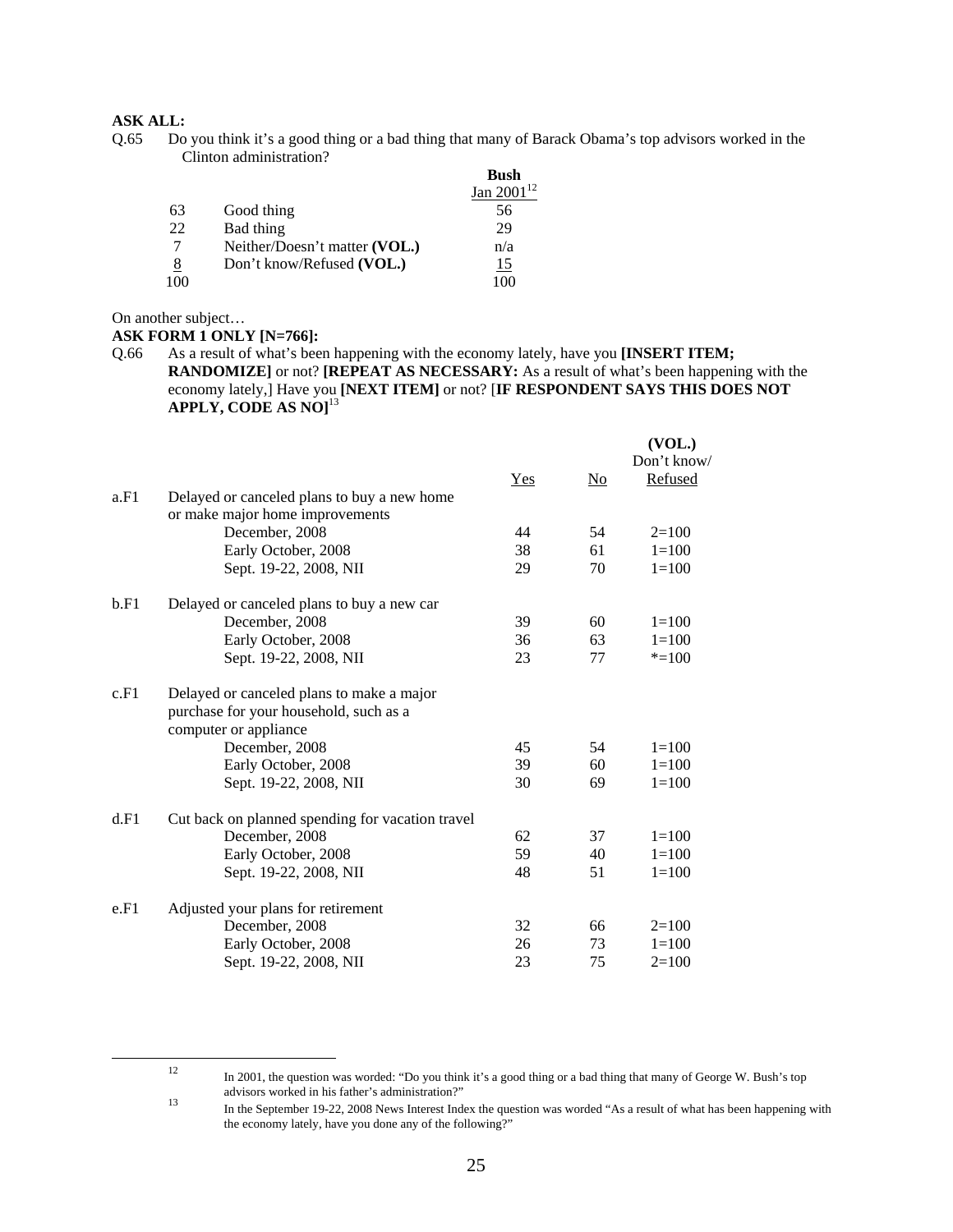|      | Q.66 CONTINUED<br>Don't know/                                     |       |                |           |  |
|------|-------------------------------------------------------------------|-------|----------------|-----------|--|
|      |                                                                   | $Yes$ | N <sub>0</sub> | Refused   |  |
| f.F1 | Changed the way your money is saved or invested                   |       |                |           |  |
|      | December, 2008                                                    | 60    | 39             | $1 = 100$ |  |
|      | Early October, 2008                                               | 48    | 51             | $1 = 100$ |  |
|      | Sept. 19-22, 2008, NII                                            | 39    | 61             | $* = 100$ |  |
| g.F1 | Been eating out at restaurants less often                         |       |                |           |  |
|      | December, 2008                                                    | 58    | 41             | $1=100$   |  |
|      | Early October, 2008                                               | 55    | 43             | $2=100$   |  |
| h.F1 | Cut back on how much you will spend on holiday<br>gifts this year |       |                |           |  |
|      | December, 2008                                                    | 73    | 27             | $* = 100$ |  |

### **ASK FORM 2 ONLY [N=723]:**

Q.67 Thinking about your personal finances, have you done any of the following lately? (First,) Have you **[INSERT ITEM; RANDOMIZE]** or not? [**IF RESPONDENT SAYS THIS DOES NOT APPLY, CODE AS NO]** 

|      |                                                                                     |     |                | (VOL.)<br>Don't know/ |
|------|-------------------------------------------------------------------------------------|-----|----------------|-----------------------|
| a.F2 | Delayed or canceled plans to buy a new home                                         | Yes | N <sub>0</sub> | <b>Refused</b>        |
|      | or make major home improvements                                                     | 36  | 63             | $1=100$               |
| b.F2 | Delayed or canceled plans to buy a new car                                          | 33  | 67             | $* = 100$             |
| c.F2 | Delayed or canceled plans to make a major<br>purchase for your household, such as a |     |                |                       |
|      | computer or appliance                                                               | 44  | 56             | $* = 100$             |
| d.F2 | Cut back on planned spending for vacation travel                                    | 57  | 42             | $1 = 100$             |
| e.F2 | Adjusted your plans for retirement                                                  | 27  | 72             | $1=100$               |
| f.F2 | Changed the way your money is saved or invested                                     | 48  | 51             | $1 = 100$             |
| g.F2 | Been eating out at restaurants less often                                           | 55  | 44             | $1 = 100$             |
| h.F2 | Cut back on how much you will spend on holiday<br>gifts this year                   | 72  | 26             | $2=100$               |

#### **IF CHANGED SPENDING HABITS (1 IN Q66b, Q66c, Q66d, Q66g, Q66h Q67b, Q67c, Q67d, Q67g, Q67h) ASK [N=1,252]:**

- Q.68 In general, have you been cutting back on spending because your financial situation has GOTTEN worse and made such cutbacks necessary, or because you worry that your financial situation MIGHT GET worse in the future?
	- 28 Financial situation has gotten worse<br>59 Worry that it might get worse in the
	- 59 Worry that it might get worse in the future
	- 4 Both **(VOL.)**<br>5 Other **(VOL.)**
	- Other **(VOL.)**
	- 4 Don't know/Refused **(VOL.)**
	- 100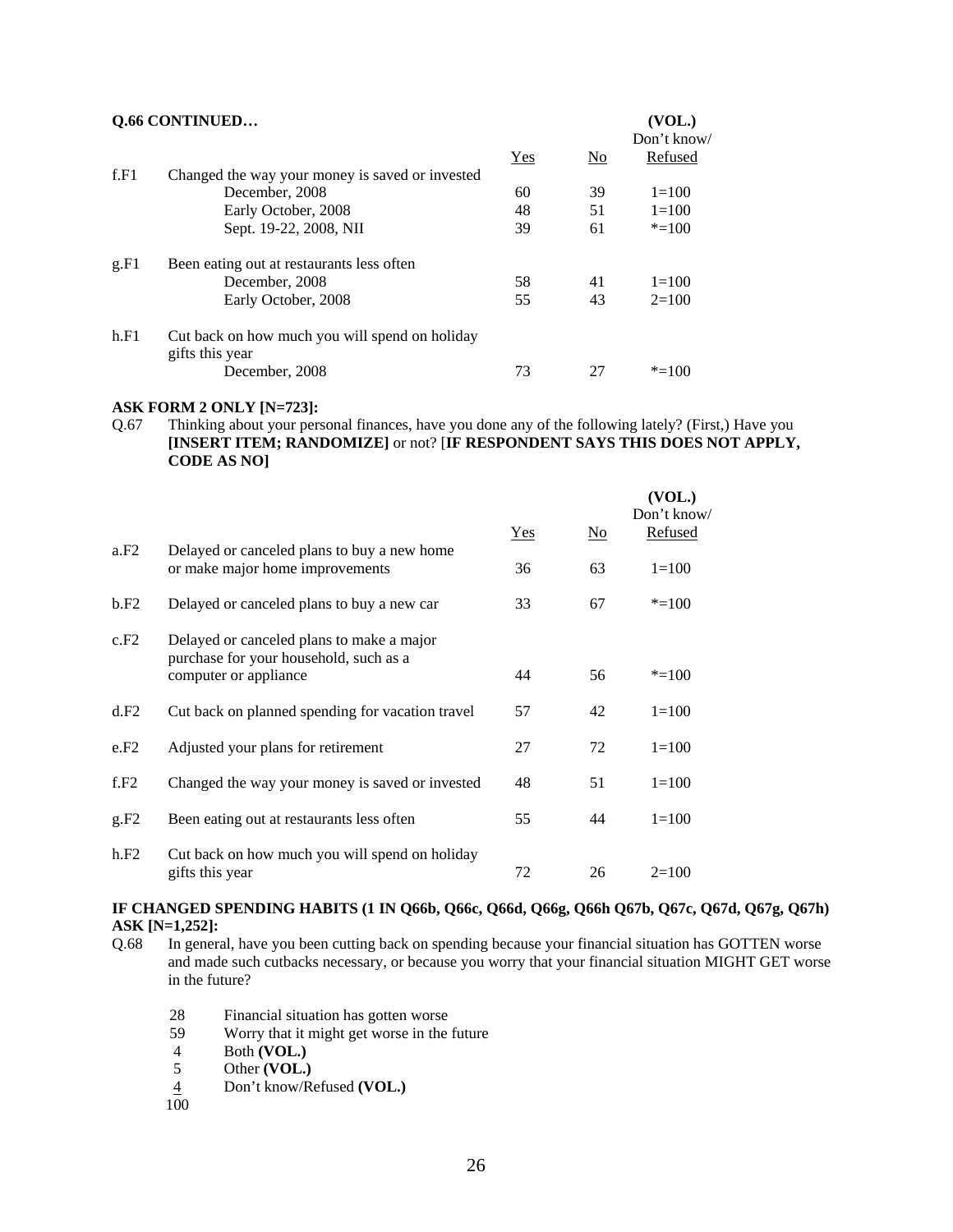PARTY In politics TODAY, do you consider yourself a Republican, Democrat, or Independent? **IF ANSWERED 3, 4, 5 OR 9 IN PARTY, ASK:**

PARTYLN As of today do you lean more to the Republican Party or more to the Democratic Party?

|                      |            |          |             | (VOL.)           |               | $(VOL.)$ $(VOL.)$ |                |           |
|----------------------|------------|----------|-------------|------------------|---------------|-------------------|----------------|-----------|
|                      |            |          |             | No               | Other         | DK/               |                | Lean Lean |
|                      | Republican | Democrat | Independent | Preference       | Party         | Ref               | Rep            | Dem       |
| December, 2008       | 26         | 39       | 30          | $\boldsymbol{2}$ | $\ast$        | $3=100$           | 8              | 15        |
| Late October, 2008   | 24         | 39       | 32          | $\overline{2}$   | $\ast$        | $3 = 100$         | 11             | 15        |
| Mid-October, 2008    | 27         | 35       | 31          | $\overline{4}$   | $\ast$        | $3=100$           | 9              | 16        |
| Early October, 2008  | 26         | 36       | 31          | $\overline{4}$   | $\ast$        | $3=100$           | 11             | 15        |
| Late September, 2008 | 25         | 35       | 34          | 3                | $\mathbf{1}$  | $2=100$           | 13             | 15        |
| Mid-September, 2008  | 28         | 35       | 32          | 3                | $\ast$        | $2=100$           | 12             | 14        |
| August, 2008         | 26         | 34       | 34          | $\overline{4}$   | $\ast$        | $2=100$           | 12             | 17        |
| July, 2008           | 24         | 36       | 34          | $\mathfrak{Z}$   | $\ast$        | $3=100$           | 12             | 15        |
| June, 2008           | 26         | 37       | 32          | $\mathfrak{Z}$   | $\ast$        | $2=100$           | 11             | 16        |
| Late May, 2008       | 25         | 35       | 35          | $\overline{2}$   | $\ast$        | $3=100$           | 13             | 15        |
| April, 2008          | 24         | 37       | 31          | 5                | $\mathbf{1}$  | $2=100$           | 11             | 15        |
| March, 2008          | 24         | 38       | 29          | 5                | $\ast$        | $4 = 100$         | $\overline{9}$ | 14        |
| Late February, 2008  | 24         | 38       | 32          | $\overline{3}$   | $\ast$        | $3=100$           | 10             | 17        |
| Early February, 2008 | 26         | 35       | 31          | 5                | $\ast$        | $3=100$           | $11\,$         | 14        |
| January, 2008        | 24         | 33       | 37          | $\overline{4}$   | $\ast$        | $2=100$           | 12             | 18        |
| <b>Yearly Totals</b> |            |          |             |                  |               |                   |                |           |
| 2007                 | 25.4       | 32.9     | 33.7        | 4.6              | $\cdot$       | $3.1 = 100$       | 10.7           | 16.7      |
| 2006                 | 27.6       | 32.8     | 30.3        | 5.0              | .4            | $3.9=100$         | 10.2           | 14.5      |
| 2005                 | 29.2       | 32.8     | 30.3        | 4.5              | $\cdot$ 3     | $2.8 = 100$       | 10.2           | 14.9      |
| 2004                 | 29.5       | 33.1     | 30.0        | 4.0              | $.4\,$        | $3.0=100$         | 11.8           | 13.6      |
| 2003                 | 29.8       | 31.4     | 31.2        | 4.7              | .5            | $2.5 = 100$       | 12.1           | 13.0      |
| 2002                 | 30.3       | 31.2     | 30.1        | 5.1              | .7            | $2.7=100$         | 12.6           | 11.6      |
| 2001                 | 29.2       | 33.6     | 28.9        | 5.1              | $.5\,$        | $2.7=100$         | 11.7           | 11.4      |
| 2001 Post-Sept 11    | 30.9       | 31.8     | 27.9        | 5.2              | .6            | $3.6 = 100$       | 11.7           | 9.4       |
| 2001 Pre-Sept 11     | 28.2       | 34.6     | 29.5        | 5.0              | .5            | $2.1 = 100$       | 11.7           | 12.5      |
| 2000                 | 27.5       | 32.5     | 29.5        | 5.9              | $.5\,$        | $4.0 = 100$       | 11.6           | 11.6      |
| 1999                 | 26.6       | 33.5     | 33.7        | 3.9              | $.5\,$        | $1.9=100$         | 13.0           | 14.5      |
| 1998                 | 27.5       | 33.2     | 31.9        | 4.6              | $\mathcal{A}$ | $2.4 = 100$       | 11.8           | 13.5      |
| 1997                 | 28.2       | 33.3     | 31.9        | 4.0              | .4            | $2.3 = 100$       | 12.3           | 13.8      |
| 1996                 | 29.2       | 32.7     | 33.0        | $5.2 = 100$      |               |                   | 12.7           | 15.6      |
| 1995                 | 31.4       | 29.7     | 33.4        | $5.4 = 100$      |               |                   | 14.4           | 12.9      |
| 1994                 | 29.8       | 31.8     | 33.8        | $4.6 = 100$      |               |                   | 14.3           | 12.6      |
| 1993                 | 27.4       | 33.8     | 34.0        | $4.8 = 100$      |               |                   | 11.8           | 14.7      |
| 1992                 | 27.7       | 32.7     | 35.7        | $3.9=100$        |               |                   | 13.8           | 15.8      |
| 1991                 | 30.9       | 31.4     | 33.2        | $4.5 = 100$      |               |                   | 14.6           | 10.8      |
| 1990                 | 31.0       | 33.1     | 29.1        | $6.8 = 100$      |               |                   | 12.4           | 11.3      |
| 1989                 | 33         | 33       | $34=100$    |                  |               |                   |                |           |
| 1987                 | 26         | 35       | $39=100$    |                  |               |                   |                |           |